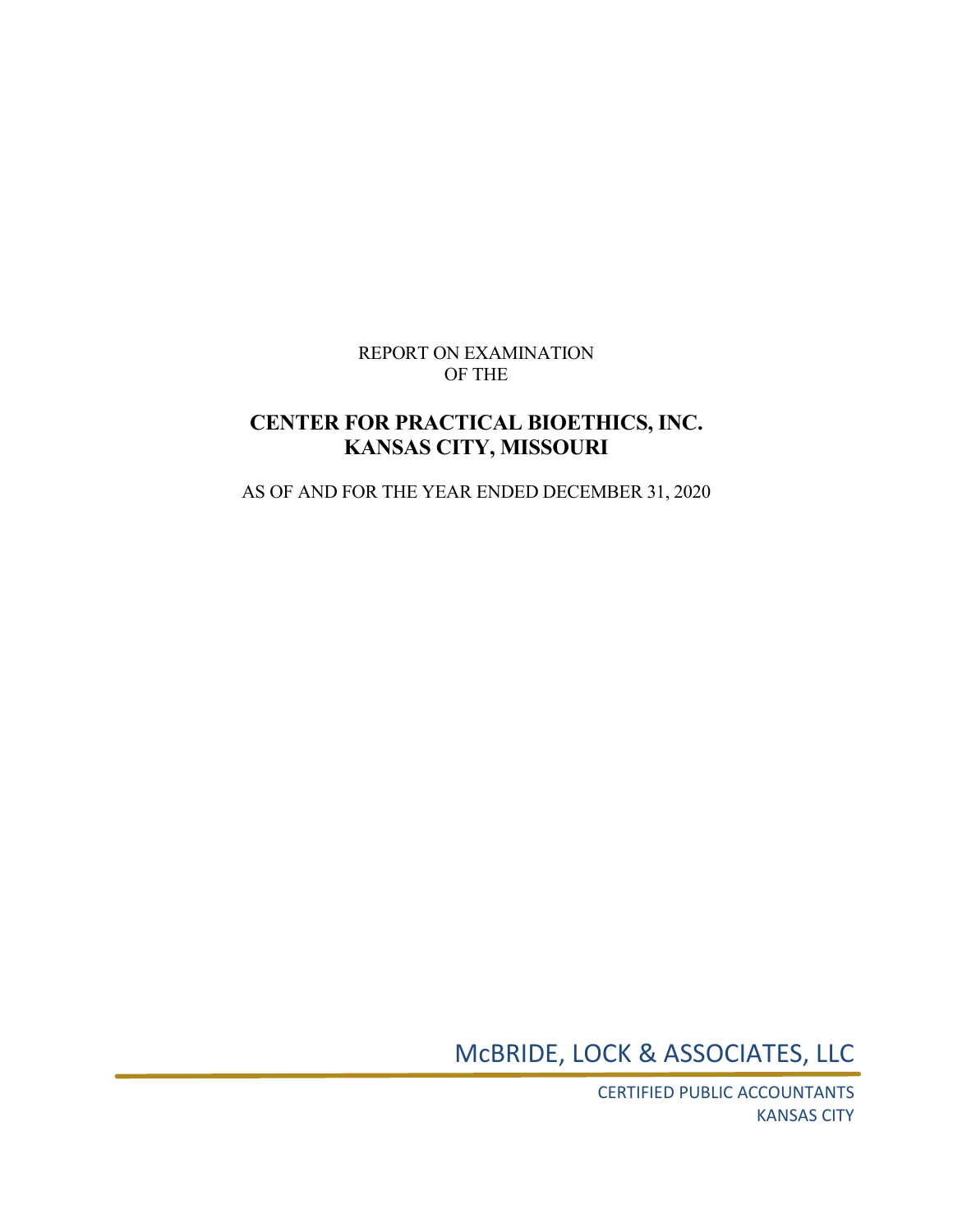# TABLE OF CONTENTS

|                                         | Exhibit | Page |
|-----------------------------------------|---------|------|
| <b>Independent Auditor's Report</b>     |         |      |
| FINANCIAL STATEMENTS                    |         |      |
| <b>Statement of Financial Position</b>  | A       | 3    |
| <b>Statement of Activities</b>          | Β       | 4    |
| <b>Statement of Functional Expenses</b> | C       |      |
| <b>Statement of Cash Flows</b>          | D       | 6    |
| Notes to the Financial Statements       |         | 7    |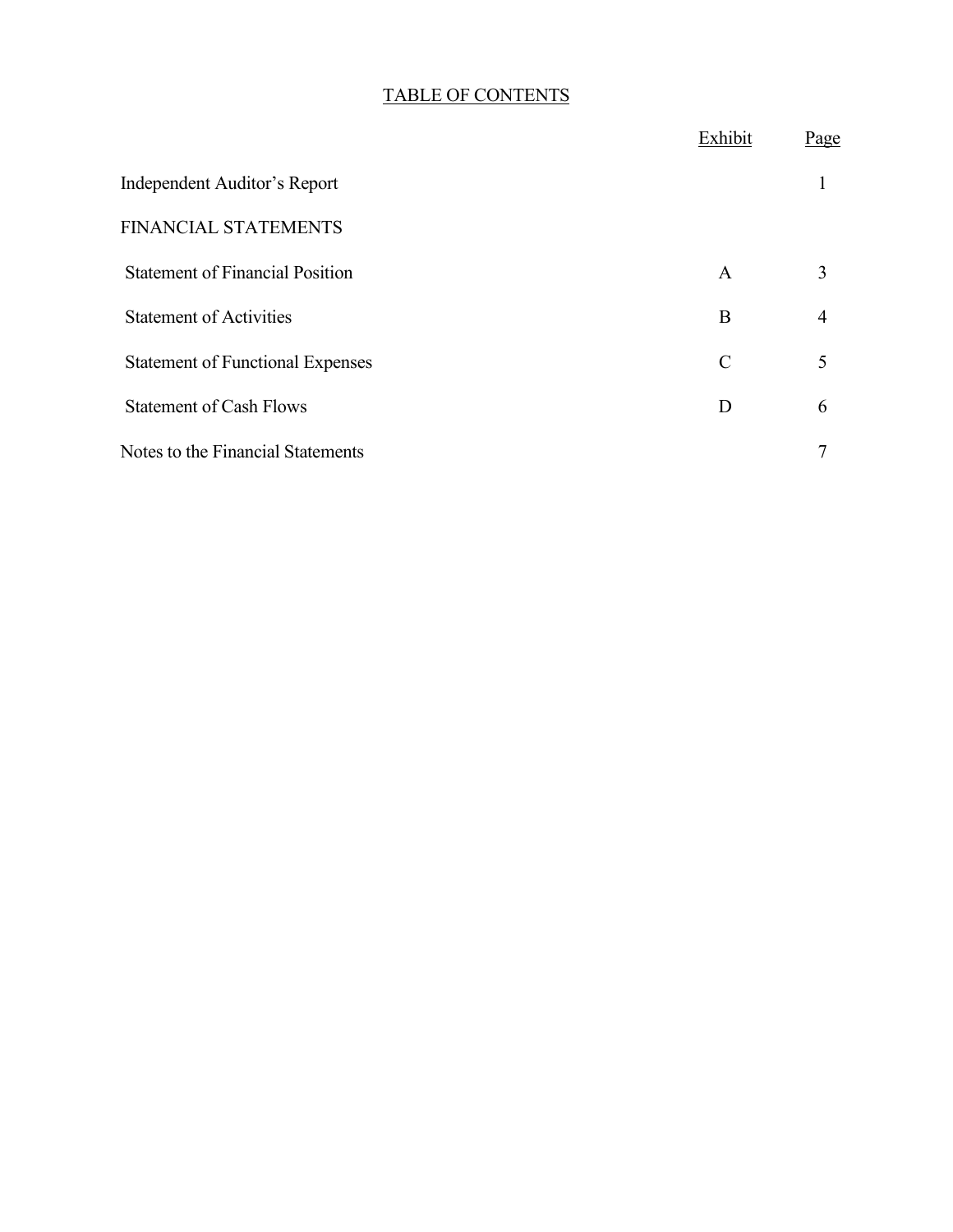# INDEPENDENT AUDITOR'S REPORT

To the Board of Directors of the Center for Practical Bioethics, Inc.

We have audited the accompanying financial statements of the Center for Practical Bioethics, Inc. (a nonprofit organization), which comprise the statement of financial position as of December 31, 2020, and the related statements of activities, functional expenses, and cash flows for the year then ended, and the related notes to the financial statements.

# **Management's Responsibility for the Financial Statements**

Management is responsible for the preparation and fair presentation of these financial statements in accordance with accounting principles generally accepted in the United States of America; this includes the design, implementation, and maintenance of internal control relevant to the preparation and fair presentation of financial statements that are free from material misstatement, whether due to fraud or error.

### **Auditor's Responsibility**

Our responsibility is to express an opinion on these financial statements based on our audit. We conducted our audit in accordance with auditing standards generally accepted in the United States of America. Those standards require that we plan and perform the audit to obtain reasonable assurance about whether the financial statements are free from material misstatement.

An audit involves performing procedures to obtain audit evidence about the amounts and disclosures in the financial statements. The procedures selected depend on the auditor's judgment, including the assessment of the risks of material misstatement of the financial statements, whether due to fraud or error. In making those risk assessments, the auditor considers internal control relevant to the entity's preparation and fair presentation of the financial statements in order to design audit procedures that are appropriate in the circumstances, but not for the purpose of expressing an opinion on the effectiveness of the entity's internal control. Accordingly, we express no such opinion. An audit also includes evaluating the appropriateness of accounting policies used and the reasonableness of significant accounting estimates made by management, as well as evaluating the overall presentation of the financial statements.

We believe that the audit evidence we have obtained is sufficient and appropriate to provide a basis for our audit opinion.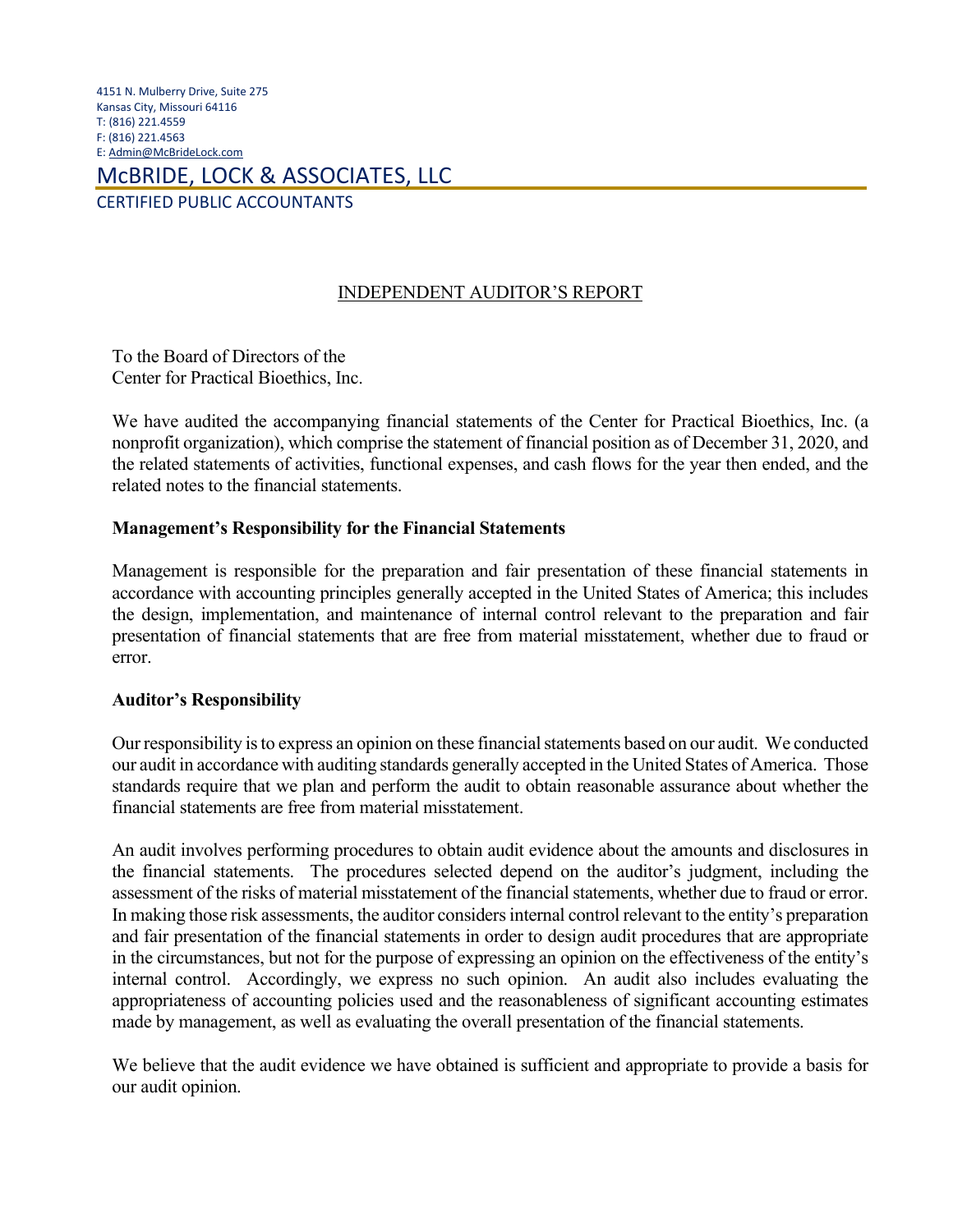# **Opinion**

In our opinion, the financial statements referred to above present fairly, in all material respects, the financial position of the Center for Practical Bioethics, Inc. as of December 31, 2020, and the changes in its net assets and its cash flows for the year then ended in accordance with accounting principles generally accepted in the United States of America.

# **Report on Summarized Comparative Information**

We have previously audited the Center for Practical Bioethics, Inc. 2019 financial statements, and our report dated July 9, 2020, expressed an unmodified opinion on those audited financial statements. In our opinion, the summarized comparative information presented herein as of and for the year ended December 31, 2019, is consistent, in all material respects, with the audited financial statements from which it has been derived.

McBride, lock & associates, LLC

McBride, Lock & Associates, LLC Kansas City, Missouri July 6, 2021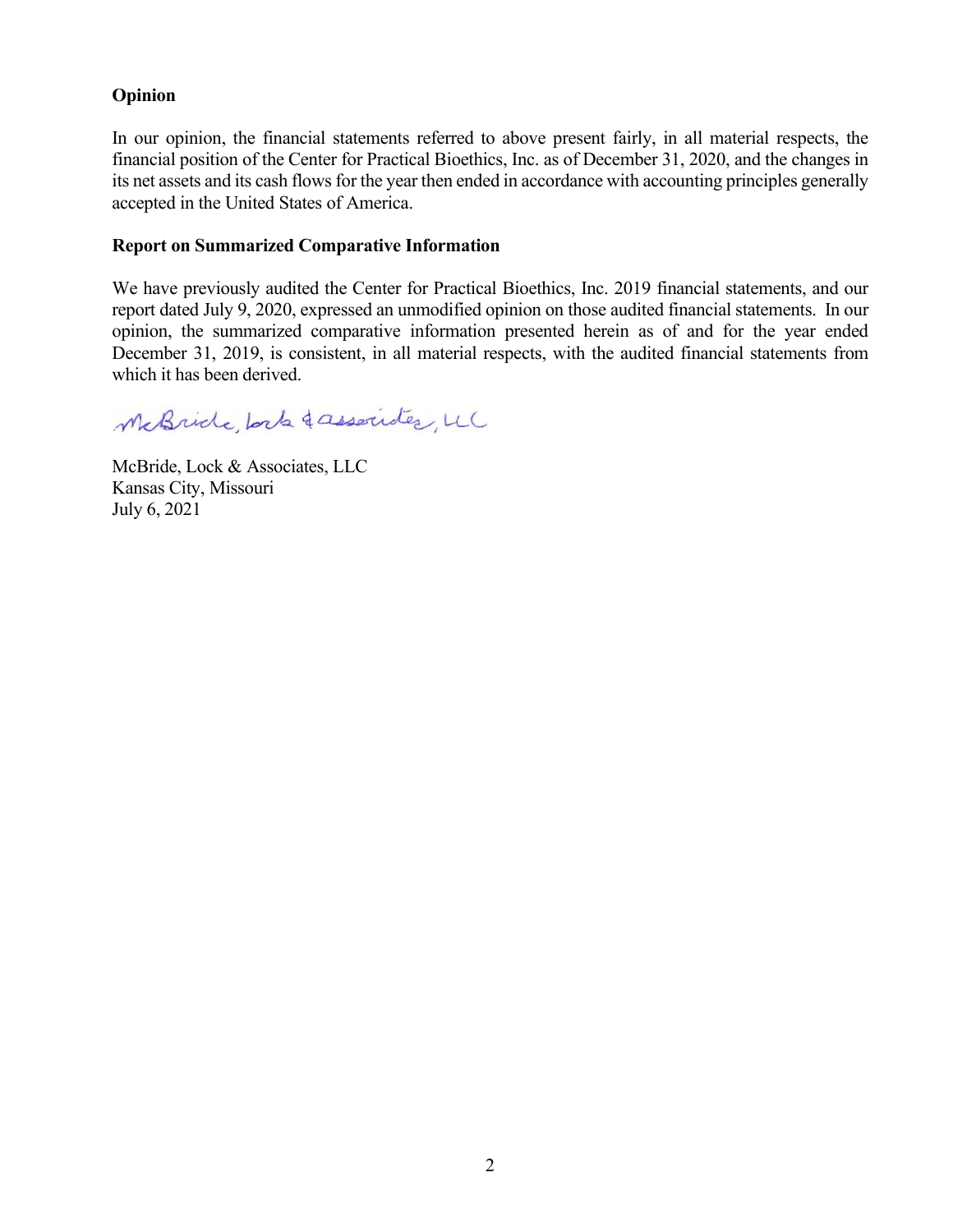#### **Center For Practical Bioethics, Inc. STATEMENT OF FINANCIAL POSITION December 31, 2020**

| Without Donor<br>2020<br>2019<br>Restrictions<br>Restrictions<br><b>Assets</b><br>\$<br>Cash and Cash Equivalents<br>S<br>278,681<br>279,116<br>\$<br>435<br>\$<br>234,726<br>Investments (NOTE 4)<br>780,532<br>780,532<br>864,387<br><b>Accounts Receivable</b><br>145,280<br>145,280<br>38,143<br>Grants Receivable<br>4,500<br>500<br>5,000<br>105,160<br>Pledge Receivable (NOTE 3)<br>21,253<br>29,699<br>21,253<br>34,024<br>34,024<br>43,435<br>8,699<br>Inventory<br>8,699<br>14,609<br><b>Total Current Assets</b><br>\$<br>214,191<br>\$<br>S<br>1,059,713<br>\$1,273,904<br>1,330,159<br>PROPERTY AND EQUIPMENT<br>\$<br>\$<br>Furniture, Computers and Equipment<br>\$<br>69,576<br>\$<br>65,279<br>69,576<br>Leasehold Improvements<br>1,965<br>Accumulated Depreciation and Amortization<br>(64,770)<br>(64, 770)<br>(64, 855)<br>Total Property and Equipment<br>\$<br>\$<br>\$<br>\$<br>4,806<br>4,806<br>2,389<br>\$<br>Investments - Endowment (NOTE 4)<br>\$<br>2,457,390<br>\$2,457,390<br>S<br>2,222,379<br>Pledges Receivable (NOTE 3)<br>1,475<br>1,475<br>30,231<br>Deferred Compensation<br>176,427<br>176,427<br>267,633<br>Beneficial Interest in Perpetual Trust (NOTE 7)<br>3,439,540<br>3,439,540<br>3,179,453<br><b>Total Other Assets</b><br>\$<br>177,902<br>\$<br>5,699,696<br>5,896,930<br>\$<br>6,074,832<br>\$<br><b>TOTAL ASSETS</b><br>\$<br>396,899<br>\$<br>6,956,643<br>\$7,353,542<br>\$<br>7,032,244<br><b>Liabilities</b><br>\$<br>25,913<br>\$<br>\$<br>25,913<br>\$<br>31,326<br>112,038<br>74,078<br>112,038<br>43,701<br>43,701<br>69,648<br>35,000<br>35,000<br>195,000<br>\$<br><b>Total Current Liabilities</b><br>-S<br>S<br>\$<br>216,652<br>216,652<br>370,052<br><b>LONG-TERM LIABILITIES</b><br>457(b) Deferred Compensation Liability<br>-S<br>176,075<br>S<br>\$<br>176,075<br>\$<br>267,633<br><b>Total Liabilities</b><br>\$<br>S<br>\$<br>392,727<br>\$<br>392,727<br>637,685<br><b>Net Assets</b><br>Net Assets Without Donor Restrictions:<br>\$<br>Undesignated<br>(83,666)<br>\$<br>\$<br>(83,666)<br>\$<br>(155, 501)<br>Board-Designated (NOTE 8)<br>87,838<br>87,838<br>87,838<br><b>Total Net Assets Without Donor Restrictions</b><br>\$<br>\$<br>\$<br>\$<br>4,172<br>4,172<br>(67, 663)<br>\$<br>\$<br>Net assets with temporary restrictions<br>1,490,227<br>\$1,490,227<br>\$<br>1,256,092<br>Net assets with perpetual restrictions<br>5,466,416<br>5,466,416<br>5,206,130<br><b>Total Net Assets With Donor Restrictions</b><br>$\mathbb{S}$<br>\$<br>6,956,643<br>\$<br>6,956,643<br>\$<br>6,462,222<br>-<br><b>Total Net Assets</b><br>\$<br>-S<br>4,172<br>6,956,643<br>\$6,960,815<br>\$<br>6,394,559<br>TOTAL LIABILITIES & NET ASSETS<br>\$<br>396,899<br>\$<br>6,956,643<br>\$<br>\$7,353,542<br>7,032,244 |                                              | Net Assets |  | Net Assets |            | Total |  |  |  |
|-------------------------------------------------------------------------------------------------------------------------------------------------------------------------------------------------------------------------------------------------------------------------------------------------------------------------------------------------------------------------------------------------------------------------------------------------------------------------------------------------------------------------------------------------------------------------------------------------------------------------------------------------------------------------------------------------------------------------------------------------------------------------------------------------------------------------------------------------------------------------------------------------------------------------------------------------------------------------------------------------------------------------------------------------------------------------------------------------------------------------------------------------------------------------------------------------------------------------------------------------------------------------------------------------------------------------------------------------------------------------------------------------------------------------------------------------------------------------------------------------------------------------------------------------------------------------------------------------------------------------------------------------------------------------------------------------------------------------------------------------------------------------------------------------------------------------------------------------------------------------------------------------------------------------------------------------------------------------------------------------------------------------------------------------------------------------------------------------------------------------------------------------------------------------------------------------------------------------------------------------------------------------------------------------------------------------------------------------------------------------------------------------------------------------------------------------------------------------------------------------------------------------------------------------------------------------------------------------------------------------------------------------------------------------------------------------------------------------------------------------------------------------------------------------|----------------------------------------------|------------|--|------------|------------|-------|--|--|--|
|                                                                                                                                                                                                                                                                                                                                                                                                                                                                                                                                                                                                                                                                                                                                                                                                                                                                                                                                                                                                                                                                                                                                                                                                                                                                                                                                                                                                                                                                                                                                                                                                                                                                                                                                                                                                                                                                                                                                                                                                                                                                                                                                                                                                                                                                                                                                                                                                                                                                                                                                                                                                                                                                                                                                                                                                 |                                              |            |  |            | With Donor |       |  |  |  |
|                                                                                                                                                                                                                                                                                                                                                                                                                                                                                                                                                                                                                                                                                                                                                                                                                                                                                                                                                                                                                                                                                                                                                                                                                                                                                                                                                                                                                                                                                                                                                                                                                                                                                                                                                                                                                                                                                                                                                                                                                                                                                                                                                                                                                                                                                                                                                                                                                                                                                                                                                                                                                                                                                                                                                                                                 |                                              |            |  |            |            |       |  |  |  |
|                                                                                                                                                                                                                                                                                                                                                                                                                                                                                                                                                                                                                                                                                                                                                                                                                                                                                                                                                                                                                                                                                                                                                                                                                                                                                                                                                                                                                                                                                                                                                                                                                                                                                                                                                                                                                                                                                                                                                                                                                                                                                                                                                                                                                                                                                                                                                                                                                                                                                                                                                                                                                                                                                                                                                                                                 | <b>CURRENT ASSETS</b>                        |            |  |            |            |       |  |  |  |
|                                                                                                                                                                                                                                                                                                                                                                                                                                                                                                                                                                                                                                                                                                                                                                                                                                                                                                                                                                                                                                                                                                                                                                                                                                                                                                                                                                                                                                                                                                                                                                                                                                                                                                                                                                                                                                                                                                                                                                                                                                                                                                                                                                                                                                                                                                                                                                                                                                                                                                                                                                                                                                                                                                                                                                                                 |                                              |            |  |            |            |       |  |  |  |
|                                                                                                                                                                                                                                                                                                                                                                                                                                                                                                                                                                                                                                                                                                                                                                                                                                                                                                                                                                                                                                                                                                                                                                                                                                                                                                                                                                                                                                                                                                                                                                                                                                                                                                                                                                                                                                                                                                                                                                                                                                                                                                                                                                                                                                                                                                                                                                                                                                                                                                                                                                                                                                                                                                                                                                                                 |                                              |            |  |            |            |       |  |  |  |
|                                                                                                                                                                                                                                                                                                                                                                                                                                                                                                                                                                                                                                                                                                                                                                                                                                                                                                                                                                                                                                                                                                                                                                                                                                                                                                                                                                                                                                                                                                                                                                                                                                                                                                                                                                                                                                                                                                                                                                                                                                                                                                                                                                                                                                                                                                                                                                                                                                                                                                                                                                                                                                                                                                                                                                                                 |                                              |            |  |            |            |       |  |  |  |
|                                                                                                                                                                                                                                                                                                                                                                                                                                                                                                                                                                                                                                                                                                                                                                                                                                                                                                                                                                                                                                                                                                                                                                                                                                                                                                                                                                                                                                                                                                                                                                                                                                                                                                                                                                                                                                                                                                                                                                                                                                                                                                                                                                                                                                                                                                                                                                                                                                                                                                                                                                                                                                                                                                                                                                                                 |                                              |            |  |            |            |       |  |  |  |
|                                                                                                                                                                                                                                                                                                                                                                                                                                                                                                                                                                                                                                                                                                                                                                                                                                                                                                                                                                                                                                                                                                                                                                                                                                                                                                                                                                                                                                                                                                                                                                                                                                                                                                                                                                                                                                                                                                                                                                                                                                                                                                                                                                                                                                                                                                                                                                                                                                                                                                                                                                                                                                                                                                                                                                                                 |                                              |            |  |            |            |       |  |  |  |
|                                                                                                                                                                                                                                                                                                                                                                                                                                                                                                                                                                                                                                                                                                                                                                                                                                                                                                                                                                                                                                                                                                                                                                                                                                                                                                                                                                                                                                                                                                                                                                                                                                                                                                                                                                                                                                                                                                                                                                                                                                                                                                                                                                                                                                                                                                                                                                                                                                                                                                                                                                                                                                                                                                                                                                                                 | Prepaid Expenses                             |            |  |            |            |       |  |  |  |
|                                                                                                                                                                                                                                                                                                                                                                                                                                                                                                                                                                                                                                                                                                                                                                                                                                                                                                                                                                                                                                                                                                                                                                                                                                                                                                                                                                                                                                                                                                                                                                                                                                                                                                                                                                                                                                                                                                                                                                                                                                                                                                                                                                                                                                                                                                                                                                                                                                                                                                                                                                                                                                                                                                                                                                                                 |                                              |            |  |            |            |       |  |  |  |
|                                                                                                                                                                                                                                                                                                                                                                                                                                                                                                                                                                                                                                                                                                                                                                                                                                                                                                                                                                                                                                                                                                                                                                                                                                                                                                                                                                                                                                                                                                                                                                                                                                                                                                                                                                                                                                                                                                                                                                                                                                                                                                                                                                                                                                                                                                                                                                                                                                                                                                                                                                                                                                                                                                                                                                                                 |                                              |            |  |            |            |       |  |  |  |
|                                                                                                                                                                                                                                                                                                                                                                                                                                                                                                                                                                                                                                                                                                                                                                                                                                                                                                                                                                                                                                                                                                                                                                                                                                                                                                                                                                                                                                                                                                                                                                                                                                                                                                                                                                                                                                                                                                                                                                                                                                                                                                                                                                                                                                                                                                                                                                                                                                                                                                                                                                                                                                                                                                                                                                                                 |                                              |            |  |            |            |       |  |  |  |
|                                                                                                                                                                                                                                                                                                                                                                                                                                                                                                                                                                                                                                                                                                                                                                                                                                                                                                                                                                                                                                                                                                                                                                                                                                                                                                                                                                                                                                                                                                                                                                                                                                                                                                                                                                                                                                                                                                                                                                                                                                                                                                                                                                                                                                                                                                                                                                                                                                                                                                                                                                                                                                                                                                                                                                                                 |                                              |            |  |            |            |       |  |  |  |
|                                                                                                                                                                                                                                                                                                                                                                                                                                                                                                                                                                                                                                                                                                                                                                                                                                                                                                                                                                                                                                                                                                                                                                                                                                                                                                                                                                                                                                                                                                                                                                                                                                                                                                                                                                                                                                                                                                                                                                                                                                                                                                                                                                                                                                                                                                                                                                                                                                                                                                                                                                                                                                                                                                                                                                                                 |                                              |            |  |            |            |       |  |  |  |
|                                                                                                                                                                                                                                                                                                                                                                                                                                                                                                                                                                                                                                                                                                                                                                                                                                                                                                                                                                                                                                                                                                                                                                                                                                                                                                                                                                                                                                                                                                                                                                                                                                                                                                                                                                                                                                                                                                                                                                                                                                                                                                                                                                                                                                                                                                                                                                                                                                                                                                                                                                                                                                                                                                                                                                                                 |                                              |            |  |            |            |       |  |  |  |
|                                                                                                                                                                                                                                                                                                                                                                                                                                                                                                                                                                                                                                                                                                                                                                                                                                                                                                                                                                                                                                                                                                                                                                                                                                                                                                                                                                                                                                                                                                                                                                                                                                                                                                                                                                                                                                                                                                                                                                                                                                                                                                                                                                                                                                                                                                                                                                                                                                                                                                                                                                                                                                                                                                                                                                                                 |                                              |            |  |            |            |       |  |  |  |
|                                                                                                                                                                                                                                                                                                                                                                                                                                                                                                                                                                                                                                                                                                                                                                                                                                                                                                                                                                                                                                                                                                                                                                                                                                                                                                                                                                                                                                                                                                                                                                                                                                                                                                                                                                                                                                                                                                                                                                                                                                                                                                                                                                                                                                                                                                                                                                                                                                                                                                                                                                                                                                                                                                                                                                                                 |                                              |            |  |            |            |       |  |  |  |
|                                                                                                                                                                                                                                                                                                                                                                                                                                                                                                                                                                                                                                                                                                                                                                                                                                                                                                                                                                                                                                                                                                                                                                                                                                                                                                                                                                                                                                                                                                                                                                                                                                                                                                                                                                                                                                                                                                                                                                                                                                                                                                                                                                                                                                                                                                                                                                                                                                                                                                                                                                                                                                                                                                                                                                                                 | <b>OTHER ASSETS</b>                          |            |  |            |            |       |  |  |  |
|                                                                                                                                                                                                                                                                                                                                                                                                                                                                                                                                                                                                                                                                                                                                                                                                                                                                                                                                                                                                                                                                                                                                                                                                                                                                                                                                                                                                                                                                                                                                                                                                                                                                                                                                                                                                                                                                                                                                                                                                                                                                                                                                                                                                                                                                                                                                                                                                                                                                                                                                                                                                                                                                                                                                                                                                 |                                              |            |  |            |            |       |  |  |  |
|                                                                                                                                                                                                                                                                                                                                                                                                                                                                                                                                                                                                                                                                                                                                                                                                                                                                                                                                                                                                                                                                                                                                                                                                                                                                                                                                                                                                                                                                                                                                                                                                                                                                                                                                                                                                                                                                                                                                                                                                                                                                                                                                                                                                                                                                                                                                                                                                                                                                                                                                                                                                                                                                                                                                                                                                 |                                              |            |  |            |            |       |  |  |  |
|                                                                                                                                                                                                                                                                                                                                                                                                                                                                                                                                                                                                                                                                                                                                                                                                                                                                                                                                                                                                                                                                                                                                                                                                                                                                                                                                                                                                                                                                                                                                                                                                                                                                                                                                                                                                                                                                                                                                                                                                                                                                                                                                                                                                                                                                                                                                                                                                                                                                                                                                                                                                                                                                                                                                                                                                 |                                              |            |  |            |            |       |  |  |  |
|                                                                                                                                                                                                                                                                                                                                                                                                                                                                                                                                                                                                                                                                                                                                                                                                                                                                                                                                                                                                                                                                                                                                                                                                                                                                                                                                                                                                                                                                                                                                                                                                                                                                                                                                                                                                                                                                                                                                                                                                                                                                                                                                                                                                                                                                                                                                                                                                                                                                                                                                                                                                                                                                                                                                                                                                 |                                              |            |  |            |            |       |  |  |  |
|                                                                                                                                                                                                                                                                                                                                                                                                                                                                                                                                                                                                                                                                                                                                                                                                                                                                                                                                                                                                                                                                                                                                                                                                                                                                                                                                                                                                                                                                                                                                                                                                                                                                                                                                                                                                                                                                                                                                                                                                                                                                                                                                                                                                                                                                                                                                                                                                                                                                                                                                                                                                                                                                                                                                                                                                 |                                              |            |  |            |            |       |  |  |  |
|                                                                                                                                                                                                                                                                                                                                                                                                                                                                                                                                                                                                                                                                                                                                                                                                                                                                                                                                                                                                                                                                                                                                                                                                                                                                                                                                                                                                                                                                                                                                                                                                                                                                                                                                                                                                                                                                                                                                                                                                                                                                                                                                                                                                                                                                                                                                                                                                                                                                                                                                                                                                                                                                                                                                                                                                 |                                              |            |  |            |            |       |  |  |  |
|                                                                                                                                                                                                                                                                                                                                                                                                                                                                                                                                                                                                                                                                                                                                                                                                                                                                                                                                                                                                                                                                                                                                                                                                                                                                                                                                                                                                                                                                                                                                                                                                                                                                                                                                                                                                                                                                                                                                                                                                                                                                                                                                                                                                                                                                                                                                                                                                                                                                                                                                                                                                                                                                                                                                                                                                 |                                              |            |  |            |            |       |  |  |  |
|                                                                                                                                                                                                                                                                                                                                                                                                                                                                                                                                                                                                                                                                                                                                                                                                                                                                                                                                                                                                                                                                                                                                                                                                                                                                                                                                                                                                                                                                                                                                                                                                                                                                                                                                                                                                                                                                                                                                                                                                                                                                                                                                                                                                                                                                                                                                                                                                                                                                                                                                                                                                                                                                                                                                                                                                 |                                              |            |  |            |            |       |  |  |  |
|                                                                                                                                                                                                                                                                                                                                                                                                                                                                                                                                                                                                                                                                                                                                                                                                                                                                                                                                                                                                                                                                                                                                                                                                                                                                                                                                                                                                                                                                                                                                                                                                                                                                                                                                                                                                                                                                                                                                                                                                                                                                                                                                                                                                                                                                                                                                                                                                                                                                                                                                                                                                                                                                                                                                                                                                 | <b>CURRENT LIABILITIES</b>                   |            |  |            |            |       |  |  |  |
|                                                                                                                                                                                                                                                                                                                                                                                                                                                                                                                                                                                                                                                                                                                                                                                                                                                                                                                                                                                                                                                                                                                                                                                                                                                                                                                                                                                                                                                                                                                                                                                                                                                                                                                                                                                                                                                                                                                                                                                                                                                                                                                                                                                                                                                                                                                                                                                                                                                                                                                                                                                                                                                                                                                                                                                                 | Accounts Payable                             |            |  |            |            |       |  |  |  |
|                                                                                                                                                                                                                                                                                                                                                                                                                                                                                                                                                                                                                                                                                                                                                                                                                                                                                                                                                                                                                                                                                                                                                                                                                                                                                                                                                                                                                                                                                                                                                                                                                                                                                                                                                                                                                                                                                                                                                                                                                                                                                                                                                                                                                                                                                                                                                                                                                                                                                                                                                                                                                                                                                                                                                                                                 | <b>Accrued Expenses</b>                      |            |  |            |            |       |  |  |  |
|                                                                                                                                                                                                                                                                                                                                                                                                                                                                                                                                                                                                                                                                                                                                                                                                                                                                                                                                                                                                                                                                                                                                                                                                                                                                                                                                                                                                                                                                                                                                                                                                                                                                                                                                                                                                                                                                                                                                                                                                                                                                                                                                                                                                                                                                                                                                                                                                                                                                                                                                                                                                                                                                                                                                                                                                 | Deferred Revenue                             |            |  |            |            |       |  |  |  |
|                                                                                                                                                                                                                                                                                                                                                                                                                                                                                                                                                                                                                                                                                                                                                                                                                                                                                                                                                                                                                                                                                                                                                                                                                                                                                                                                                                                                                                                                                                                                                                                                                                                                                                                                                                                                                                                                                                                                                                                                                                                                                                                                                                                                                                                                                                                                                                                                                                                                                                                                                                                                                                                                                                                                                                                                 | Line of Credit                               |            |  |            |            |       |  |  |  |
|                                                                                                                                                                                                                                                                                                                                                                                                                                                                                                                                                                                                                                                                                                                                                                                                                                                                                                                                                                                                                                                                                                                                                                                                                                                                                                                                                                                                                                                                                                                                                                                                                                                                                                                                                                                                                                                                                                                                                                                                                                                                                                                                                                                                                                                                                                                                                                                                                                                                                                                                                                                                                                                                                                                                                                                                 |                                              |            |  |            |            |       |  |  |  |
|                                                                                                                                                                                                                                                                                                                                                                                                                                                                                                                                                                                                                                                                                                                                                                                                                                                                                                                                                                                                                                                                                                                                                                                                                                                                                                                                                                                                                                                                                                                                                                                                                                                                                                                                                                                                                                                                                                                                                                                                                                                                                                                                                                                                                                                                                                                                                                                                                                                                                                                                                                                                                                                                                                                                                                                                 |                                              |            |  |            |            |       |  |  |  |
|                                                                                                                                                                                                                                                                                                                                                                                                                                                                                                                                                                                                                                                                                                                                                                                                                                                                                                                                                                                                                                                                                                                                                                                                                                                                                                                                                                                                                                                                                                                                                                                                                                                                                                                                                                                                                                                                                                                                                                                                                                                                                                                                                                                                                                                                                                                                                                                                                                                                                                                                                                                                                                                                                                                                                                                                 |                                              |            |  |            |            |       |  |  |  |
|                                                                                                                                                                                                                                                                                                                                                                                                                                                                                                                                                                                                                                                                                                                                                                                                                                                                                                                                                                                                                                                                                                                                                                                                                                                                                                                                                                                                                                                                                                                                                                                                                                                                                                                                                                                                                                                                                                                                                                                                                                                                                                                                                                                                                                                                                                                                                                                                                                                                                                                                                                                                                                                                                                                                                                                                 |                                              |            |  |            |            |       |  |  |  |
|                                                                                                                                                                                                                                                                                                                                                                                                                                                                                                                                                                                                                                                                                                                                                                                                                                                                                                                                                                                                                                                                                                                                                                                                                                                                                                                                                                                                                                                                                                                                                                                                                                                                                                                                                                                                                                                                                                                                                                                                                                                                                                                                                                                                                                                                                                                                                                                                                                                                                                                                                                                                                                                                                                                                                                                                 |                                              |            |  |            |            |       |  |  |  |
|                                                                                                                                                                                                                                                                                                                                                                                                                                                                                                                                                                                                                                                                                                                                                                                                                                                                                                                                                                                                                                                                                                                                                                                                                                                                                                                                                                                                                                                                                                                                                                                                                                                                                                                                                                                                                                                                                                                                                                                                                                                                                                                                                                                                                                                                                                                                                                                                                                                                                                                                                                                                                                                                                                                                                                                                 |                                              |            |  |            |            |       |  |  |  |
|                                                                                                                                                                                                                                                                                                                                                                                                                                                                                                                                                                                                                                                                                                                                                                                                                                                                                                                                                                                                                                                                                                                                                                                                                                                                                                                                                                                                                                                                                                                                                                                                                                                                                                                                                                                                                                                                                                                                                                                                                                                                                                                                                                                                                                                                                                                                                                                                                                                                                                                                                                                                                                                                                                                                                                                                 |                                              |            |  |            |            |       |  |  |  |
|                                                                                                                                                                                                                                                                                                                                                                                                                                                                                                                                                                                                                                                                                                                                                                                                                                                                                                                                                                                                                                                                                                                                                                                                                                                                                                                                                                                                                                                                                                                                                                                                                                                                                                                                                                                                                                                                                                                                                                                                                                                                                                                                                                                                                                                                                                                                                                                                                                                                                                                                                                                                                                                                                                                                                                                                 |                                              |            |  |            |            |       |  |  |  |
|                                                                                                                                                                                                                                                                                                                                                                                                                                                                                                                                                                                                                                                                                                                                                                                                                                                                                                                                                                                                                                                                                                                                                                                                                                                                                                                                                                                                                                                                                                                                                                                                                                                                                                                                                                                                                                                                                                                                                                                                                                                                                                                                                                                                                                                                                                                                                                                                                                                                                                                                                                                                                                                                                                                                                                                                 |                                              |            |  |            |            |       |  |  |  |
|                                                                                                                                                                                                                                                                                                                                                                                                                                                                                                                                                                                                                                                                                                                                                                                                                                                                                                                                                                                                                                                                                                                                                                                                                                                                                                                                                                                                                                                                                                                                                                                                                                                                                                                                                                                                                                                                                                                                                                                                                                                                                                                                                                                                                                                                                                                                                                                                                                                                                                                                                                                                                                                                                                                                                                                                 |                                              |            |  |            |            |       |  |  |  |
|                                                                                                                                                                                                                                                                                                                                                                                                                                                                                                                                                                                                                                                                                                                                                                                                                                                                                                                                                                                                                                                                                                                                                                                                                                                                                                                                                                                                                                                                                                                                                                                                                                                                                                                                                                                                                                                                                                                                                                                                                                                                                                                                                                                                                                                                                                                                                                                                                                                                                                                                                                                                                                                                                                                                                                                                 |                                              |            |  |            |            |       |  |  |  |
|                                                                                                                                                                                                                                                                                                                                                                                                                                                                                                                                                                                                                                                                                                                                                                                                                                                                                                                                                                                                                                                                                                                                                                                                                                                                                                                                                                                                                                                                                                                                                                                                                                                                                                                                                                                                                                                                                                                                                                                                                                                                                                                                                                                                                                                                                                                                                                                                                                                                                                                                                                                                                                                                                                                                                                                                 |                                              |            |  |            |            |       |  |  |  |
|                                                                                                                                                                                                                                                                                                                                                                                                                                                                                                                                                                                                                                                                                                                                                                                                                                                                                                                                                                                                                                                                                                                                                                                                                                                                                                                                                                                                                                                                                                                                                                                                                                                                                                                                                                                                                                                                                                                                                                                                                                                                                                                                                                                                                                                                                                                                                                                                                                                                                                                                                                                                                                                                                                                                                                                                 | Net Assets With Donor Restrictions: (NOTE 7) |            |  |            |            |       |  |  |  |
|                                                                                                                                                                                                                                                                                                                                                                                                                                                                                                                                                                                                                                                                                                                                                                                                                                                                                                                                                                                                                                                                                                                                                                                                                                                                                                                                                                                                                                                                                                                                                                                                                                                                                                                                                                                                                                                                                                                                                                                                                                                                                                                                                                                                                                                                                                                                                                                                                                                                                                                                                                                                                                                                                                                                                                                                 |                                              |            |  |            |            |       |  |  |  |
|                                                                                                                                                                                                                                                                                                                                                                                                                                                                                                                                                                                                                                                                                                                                                                                                                                                                                                                                                                                                                                                                                                                                                                                                                                                                                                                                                                                                                                                                                                                                                                                                                                                                                                                                                                                                                                                                                                                                                                                                                                                                                                                                                                                                                                                                                                                                                                                                                                                                                                                                                                                                                                                                                                                                                                                                 |                                              |            |  |            |            |       |  |  |  |
|                                                                                                                                                                                                                                                                                                                                                                                                                                                                                                                                                                                                                                                                                                                                                                                                                                                                                                                                                                                                                                                                                                                                                                                                                                                                                                                                                                                                                                                                                                                                                                                                                                                                                                                                                                                                                                                                                                                                                                                                                                                                                                                                                                                                                                                                                                                                                                                                                                                                                                                                                                                                                                                                                                                                                                                                 |                                              |            |  |            |            |       |  |  |  |
|                                                                                                                                                                                                                                                                                                                                                                                                                                                                                                                                                                                                                                                                                                                                                                                                                                                                                                                                                                                                                                                                                                                                                                                                                                                                                                                                                                                                                                                                                                                                                                                                                                                                                                                                                                                                                                                                                                                                                                                                                                                                                                                                                                                                                                                                                                                                                                                                                                                                                                                                                                                                                                                                                                                                                                                                 |                                              |            |  |            |            |       |  |  |  |
|                                                                                                                                                                                                                                                                                                                                                                                                                                                                                                                                                                                                                                                                                                                                                                                                                                                                                                                                                                                                                                                                                                                                                                                                                                                                                                                                                                                                                                                                                                                                                                                                                                                                                                                                                                                                                                                                                                                                                                                                                                                                                                                                                                                                                                                                                                                                                                                                                                                                                                                                                                                                                                                                                                                                                                                                 |                                              |            |  |            |            |       |  |  |  |
|                                                                                                                                                                                                                                                                                                                                                                                                                                                                                                                                                                                                                                                                                                                                                                                                                                                                                                                                                                                                                                                                                                                                                                                                                                                                                                                                                                                                                                                                                                                                                                                                                                                                                                                                                                                                                                                                                                                                                                                                                                                                                                                                                                                                                                                                                                                                                                                                                                                                                                                                                                                                                                                                                                                                                                                                 |                                              |            |  |            |            |       |  |  |  |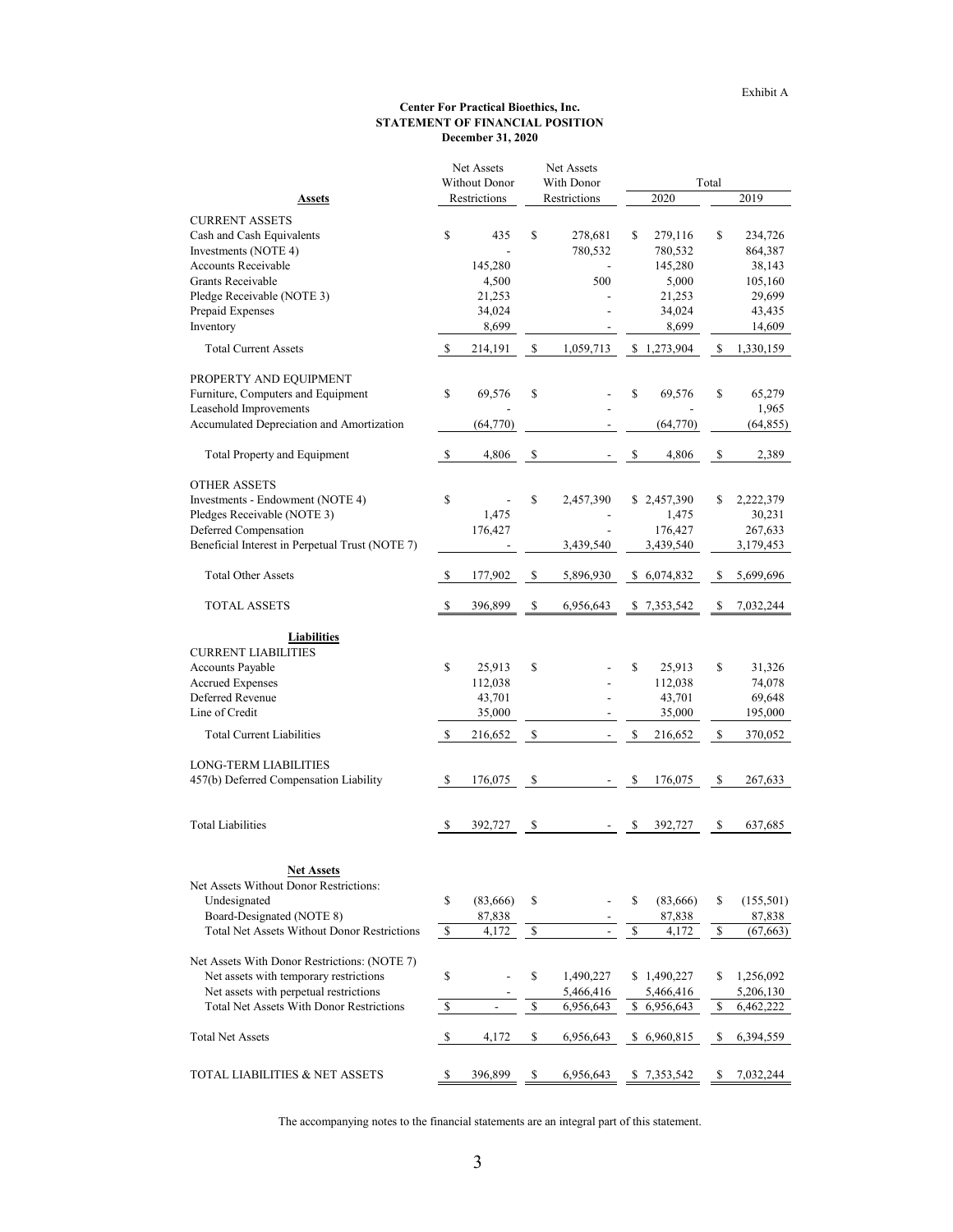### **Center For Practical Bioethics, Inc. STATEMENT OF ACTIVITIES For the Year Ended December 31, 2020**

|                                                                                                                                                                        |              | Net Assets<br><b>Without Donor</b>                                     |               | Net Assets<br>With Donor |                           | Total                                                       |               |                                                            |
|------------------------------------------------------------------------------------------------------------------------------------------------------------------------|--------------|------------------------------------------------------------------------|---------------|--------------------------|---------------------------|-------------------------------------------------------------|---------------|------------------------------------------------------------|
| Revenue                                                                                                                                                                |              | Restrictions                                                           |               | Restrictions             |                           | 2020                                                        |               | 2019                                                       |
| Contributions, grants, and other support<br>Fundraising<br>Earned Income<br>Membership Dues<br>Communications<br>Other Income<br>Net assets released from restrictions | \$           | 459,797<br>165,664<br>268,072<br>40,000<br>18,886<br>12,863<br>463,529 | $\mathbb{S}$  | 327,701<br>(463, 529)    | \$                        | 787,498<br>165,664<br>268,072<br>40,000<br>18,886<br>12,863 | $\mathcal{S}$ | 514,974<br>299,883<br>270,619<br>79,700<br>21,267<br>8,135 |
| <b>Total Revenue</b>                                                                                                                                                   | \$           | 1,428,811                                                              | $\mathcal{S}$ | (135, 828)               | $\mathcal{S}$             | 1,292,983                                                   | $\mathcal{S}$ | 1,194,578                                                  |
| <b>Expenses</b>                                                                                                                                                        |              |                                                                        |               |                          |                           |                                                             |               |                                                            |
| Program expenses<br><b>Education and Consulting</b>                                                                                                                    | -S           | 1,049,488                                                              | \$            |                          | \$                        | 1,049,488                                                   | \$            | 1,075,018                                                  |
| Support services expenses<br>Management and general<br>Fundraising                                                                                                     | \$           | 140,781<br>196,886                                                     | \$            |                          | \$                        | 140,781<br>196,886                                          | \$            | 192,881<br>238,818                                         |
| Total support services expenses                                                                                                                                        | \$           | 337,667                                                                | $\mathbb{S}$  |                          | \$                        | 337,667                                                     | $\mathcal{S}$ | 431,699                                                    |
| <b>Total Expenses</b>                                                                                                                                                  | $\mathbb{S}$ | 1,387,155                                                              | $\mathbb{S}$  |                          | \$                        | 1,387,155                                                   | \$            | 1,506,717                                                  |
| Change in Net Assets from Operations                                                                                                                                   | $\mathbb{S}$ | 41,656                                                                 | $\mathcal{S}$ | (135, 828)               | $\$$                      | (94, 172)                                                   | $\$$          | (312, 139)                                                 |
| Other Revenue (Expense):<br>Investment Return, net<br>Change in Value of Beneficial Interest                                                                           | \$           | 30,179                                                                 | \$            | 370,162<br>260,087       | \$                        | 400,341<br>260,087                                          | $\mathcal{S}$ | 571,112<br>360,552                                         |
| <b>Total Other Revenue (Expenses)</b>                                                                                                                                  | $\mathbb{S}$ | 30,179                                                                 | $\mathbb S$   | 630,249                  | $\boldsymbol{\mathsf{S}}$ | 660,428                                                     | \$            | 931,664                                                    |
| Change in Net Assets                                                                                                                                                   | \$           | 71,835                                                                 | \$            | 494,421                  | \$                        | 566,256                                                     | \$            | 619,525                                                    |
| Net Assets, beginning of the year                                                                                                                                      |              | (67, 663)                                                              |               | 6,462,222                |                           | 6,394,559                                                   |               | 5,775,034                                                  |
| Net Assets, end of year                                                                                                                                                | $\mathbb{S}$ | 4,172                                                                  | $\mathcal{S}$ | 6,956,643                | \$                        | 6,960,815                                                   | $\mathbb{S}$  | 6,394,559                                                  |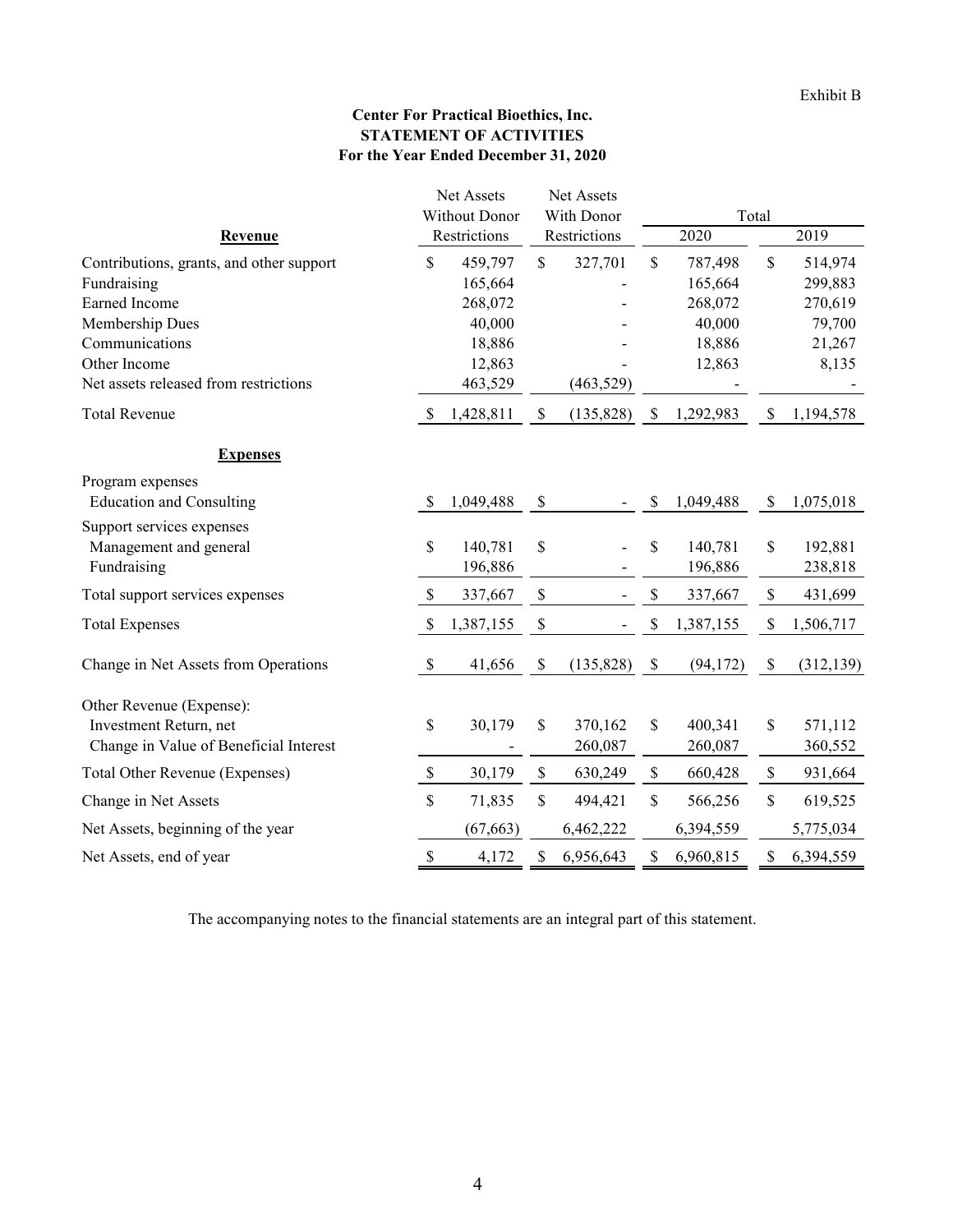#### **Center For Practical Bioethics, Inc. STATEMENT OF FUNCTIONAL EXPENSES For the Year Ended December 31, 2020**

|                                    |                           | Program Services | <b>Support Services</b> |                          |                                             |                          |                                   |             |             |             |
|------------------------------------|---------------------------|------------------|-------------------------|--------------------------|---------------------------------------------|--------------------------|-----------------------------------|-------------|-------------|-------------|
| Education and                      |                           | Management       |                         |                          |                                             | Total                    |                                   |             |             |             |
| <b>Personnel Expenses</b>          |                           | Consulting       |                         | and General              |                                             | Fundraising              |                                   | 2020        |             | 2019        |
| Salaries & Wages - Management      | \$                        | 148,874          | \$                      | 19,237                   | \$                                          | 57,422                   | $\mathbb{S}$                      | 225,533     | \$          | 270,481     |
| Salaries & Wages - Other           |                           | 381,490          |                         | 60,412                   |                                             | 41,734                   |                                   | 483,636     |             | 421,279     |
| Health Insurance                   |                           | 76,951           |                         | 11,556                   |                                             | 14,387                   |                                   | 102,894     |             | 104,033     |
| Payroll Taxes                      |                           | 44,815           |                         | 6,730                    |                                             | 8,379                    |                                   | 59,924      |             | 57,713      |
| Retirement Expense                 |                           | 12,491           |                         | 2,451                    |                                             | 2,937                    |                                   | 17,879      |             | 14,858      |
| Deferred Compensation Plan Expense |                           | 36,176           |                         | 4,493                    |                                             | 8,986                    |                                   | 49,655      |             | 49,731      |
| Health Reimbursement               |                           | 1,458            |                         | 219                      |                                             | 273                      |                                   | 1,950       |             | 1,950       |
| Workers Compensation               |                           | 1,625            |                         | 244                      |                                             | 304                      |                                   | 2,173       |             | 4,387       |
| Key-man Insurance                  |                           | 3,586            |                         |                          |                                             |                          |                                   | 3,586       |             | 3,586       |
| Payroll Processing Fees            |                           | 1,084            |                         | 163                      |                                             | 203                      |                                   | 1,450       |             | 1,654       |
| <b>Employee Development</b>        |                           | 395              |                         |                          |                                             |                          |                                   | 395         |             |             |
| Search Expense                     |                           |                  |                         |                          |                                             |                          |                                   |             |             | 420         |
| Leave Benefit Expense              |                           |                  |                         |                          |                                             |                          |                                   |             |             | 20,060      |
| Other Employee Expense             |                           | 5,000            |                         |                          |                                             |                          |                                   | 5,000       |             |             |
| <b>Total Personnel Expenses</b>    | $\mathbb{S}$              | 713,945          | \$                      | 105,505                  | \$                                          | 134,625                  | \$                                | 954,075     | \$          | 950,152     |
| <b>Occupancy Expenses</b>          |                           |                  |                         |                          |                                             |                          |                                   |             |             |             |
| Rent                               | \$                        | 41,986           | \$                      | 6,306                    | \$                                          | 7,850                    | \$                                | 56,142      | \$          | 54,506      |
| Parking                            |                           | 51               |                         | 8                        |                                             | 9                        |                                   | 68          |             | 309         |
| Other Occupancy Expense            |                           | $\overline{a}$   |                         | $\overline{\phantom{a}}$ |                                             | $\overline{\phantom{a}}$ |                                   |             |             | 1,068       |
| Insurance-Property & Casualty      |                           | 3,706            |                         | 556                      |                                             | 693                      |                                   | 4,955       |             | 4,413       |
| Repairs & Maintenance              |                           |                  |                         |                          |                                             |                          |                                   |             |             | 265         |
| <b>Total Occupancy Expenses</b>    | $\mathbb{S}$              | 45,743           | \$                      | 6,870                    | $\mathbb{S}% _{n}^{X\rightarrow\mathbb{R}}$ | 8,552                    | $\mathbb{S}% _{t}\left( t\right)$ | 61,165      | \$          | 60,561      |
|                                    |                           |                  |                         |                          |                                             |                          |                                   |             |             |             |
| <b>Operating Expenses</b>          |                           |                  |                         |                          |                                             |                          |                                   |             |             |             |
| <b>Consulting Fees</b>             | \$                        | 197,176          | \$                      | 19,478                   | \$                                          | 23,590                   | \$                                | 240,244     | \$          | 205,543     |
| <b>Audit Fees</b>                  |                           | 8,017            |                         | 1,204                    |                                             | 1,499                    |                                   | 10,720      |             | 10,720      |
| Professional/Filing Fees           |                           | 4,574            |                         | 679                      |                                             | 846                      |                                   | 6,099       |             | 8,851       |
| <b>Community Relations</b>         |                           | 1,500            |                         |                          |                                             |                          |                                   | 1,500       |             | 1,500       |
| Bank/Credit Card Charges           |                           | 1,300            |                         | 550                      |                                             | 602                      |                                   | 2,452       |             | 5,285       |
| Office Expense & Supplies          |                           | 1,617            |                         | 179                      |                                             | 431                      |                                   | 2,227       |             | 2,518       |
| Printing Expense                   |                           | 19,220           |                         | 53                       |                                             | 14,144                   |                                   | 33,417      |             | 45,113      |
| Books & Subscriptions              |                           | 12,798           |                         | 1,793                    |                                             | 2,352                    |                                   | 16,943      |             | 31,302      |
| Dues & Memberships                 |                           | 844              |                         | 160                      |                                             | 80                       |                                   | 1,084       |             | 1,205       |
| Postage & Shipping Expense         |                           | 1,942            |                         | 136                      |                                             | 2,577                    |                                   | 4,655       |             | 5,030       |
| Telephone Expense                  |                           | 3,835            |                         | 568                      |                                             | 708                      |                                   | 5,111       |             | 7,263       |
| <b>Equipment Lease Expense</b>     |                           | 7,042            |                         | 1,058                    |                                             | 1,317                    |                                   | 9,417       |             | 10,170      |
| <b>Equipment Maintenance</b>       |                           | 1,382            |                         | 208                      |                                             | 258                      |                                   | 1,848       |             | 2,011       |
| Equipment-Computer Expense         |                           | 483              |                         | 80                       |                                             | 76                       |                                   | 639         |             | 118         |
| Insurance - D&O Liability          |                           | 1,164            |                         | 175                      |                                             | 218                      |                                   | 1,557       |             | 1,556       |
| Insurance - Professional Liability |                           | 2,885            |                         | 433                      |                                             | 539                      |                                   | 3,857       |             | 3,857       |
| Conference/Meeting Expense         |                           | 5,488            |                         | 146                      |                                             | 1,419                    |                                   | 7,053       |             | 113,962     |
| <b>Travel Expense</b>              |                           | 2,191            |                         | 13                       |                                             | 213                      |                                   | 2,417       |             | 21,691      |
| Depreciation Expense               |                           | 1,406            |                         | 211                      |                                             | 263                      |                                   | 1,880       |             | 5,153       |
| <b>Interest Expense</b>            |                           | 5,999            |                         | 901                      |                                             | 1,121                    |                                   | 8,021       |             | 12,408      |
| Other Operating Expense            |                           | 8,937            |                         | 381                      |                                             | 1,456                    |                                   | 10,774      |             | 748         |
| <b>Total Operating Expenses</b>    | $\boldsymbol{\mathsf{S}}$ | 289,800          | \$                      | 28,406                   | $\mathbb{S}$                                | 53,709                   | \$                                | 371,915     | $\mathbb S$ | 496,004     |
| Total Program and Support Expenses | \$                        | 1,049,488        | \$                      | 140,781                  | \$                                          | 196,886                  |                                   | \$1,387,155 |             | \$1,506,717 |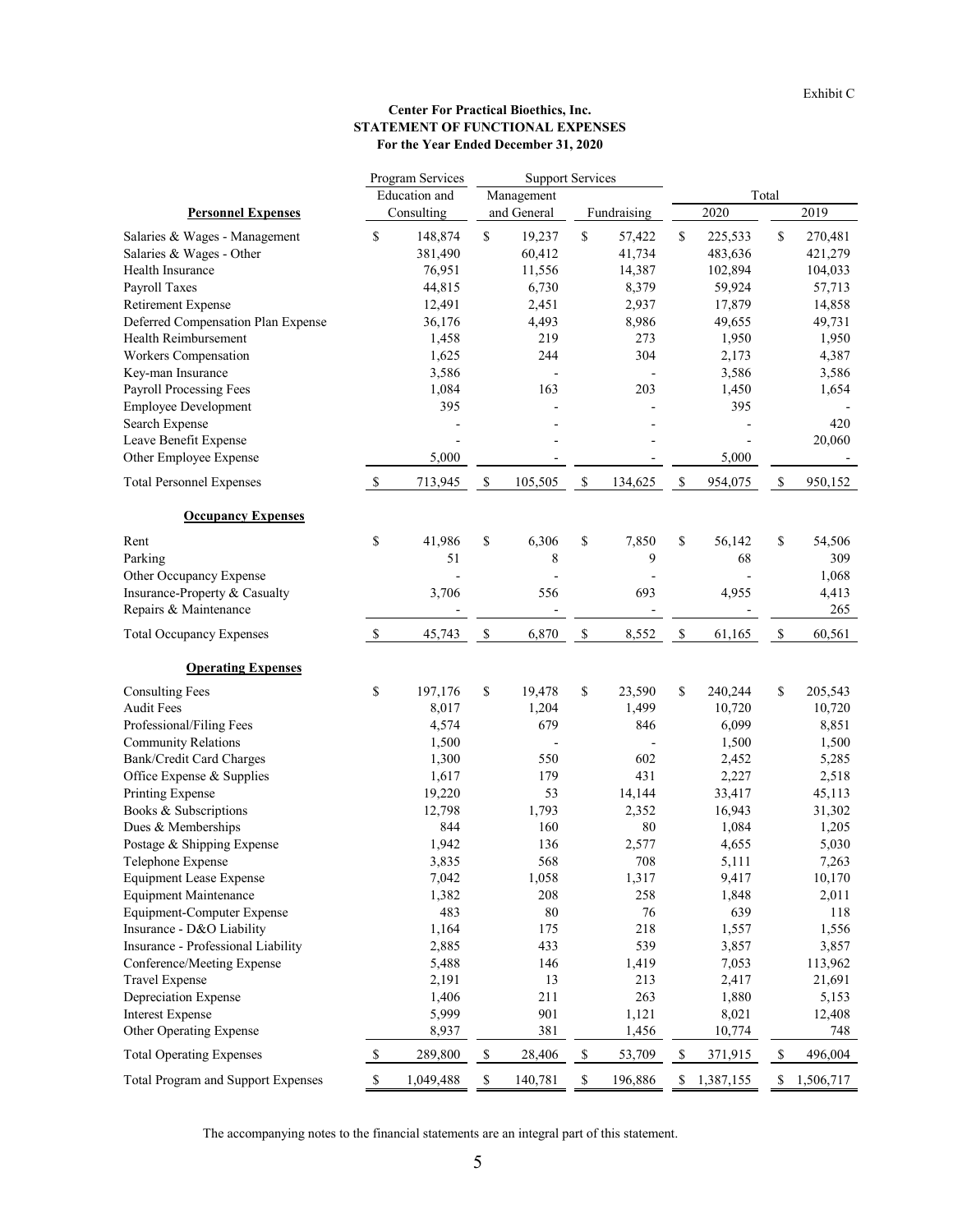### **Center For Practical Bioethics, Inc. STATEMENT OF CASH FLOWS For the Year Ended December 31, 2020**

|                                                           |                           | 2020       |               | 2019       |
|-----------------------------------------------------------|---------------------------|------------|---------------|------------|
| CASH FLOWS FROM OPERATING ACTIVITIES                      |                           |            |               |            |
| Change in net assets                                      | \$                        | 566,256    | $\mathbb{S}$  | 619,525    |
| Adjustments to reconcile change in net assets to net cash |                           |            |               |            |
| provided by (used in) operating activities:               |                           |            |               |            |
| Depreciation and Amortization                             |                           | 1,880      |               | 5,153      |
| Net realized/unrealized (gains) losses on investments     |                           | (327, 105) |               | (480, 898) |
| Change in Value of Beneficial Interest                    |                           | (260,087)  |               | (360, 552) |
| Changes in operating assets and liabilities:              |                           |            |               |            |
| <b>Accounts Receivable</b>                                |                           | (107, 137) |               | 13,177     |
| <b>Grants Receivable</b>                                  |                           | 100,160    |               | 105,360    |
| Pledges Receivable                                        |                           | 37,202     |               | 19,690     |
| Prepaid Expenses                                          |                           | 9,411      |               | 35,188     |
| Inventory                                                 |                           | 5,910      |               | (10, 977)  |
| Deferred Compensation                                     |                           | 91,206     |               | 45,284     |
| <b>Accounts Payable</b>                                   |                           | (5, 413)   |               | (13, 636)  |
| <b>Accrued Expenses</b>                                   |                           | 37,960     |               | (44,250)   |
| Deferred Revenue                                          |                           | (25, 947)  |               | 27,398     |
| Accrued Deferred Compensation                             |                           | (91, 558)  |               | (45, 284)  |
| NET CASH PROVIDED BY (USED IN)                            |                           |            |               |            |
| OPERATING ACTIVITIES                                      | $\boldsymbol{\mathsf{S}}$ | 32,738     | $\mathbb S$   | (84, 822)  |
| CASH FLOWS FROM INVESTING ACTIVITIES                      |                           |            |               |            |
|                                                           |                           |            |               |            |
| Purchases of Computer Hardware and Software               | \$                        | (4,297)    | \$            |            |
| Net (Purchases)/Maturities of Investments                 |                           | 175,949    |               | 206,696    |
| NET CASH PROVIDED BY (USED IN) INVESTING ACTIVITIES       | $\$$                      | 171,652    | $\mathcal{S}$ | 206,696    |
| CASH FLOWS FROM FINANCING ACTIVITIES                      |                           |            |               |            |
| Borrowings from/(Payments to) Line of Credit              | \$                        | (160,000)  | \$            | (65, 825)  |
| NET CASH PROVIDED BY (USED IN) FINANCING ACTIVITIES       | $\overline{\mathcal{S}}$  | (160,000)  | $\mathbb{S}$  | (65, 825)  |
| NET INCREASE (DECREASE) IN CASH                           | $\mathbb{S}$              | 44,390     | $\mathbb{S}$  | 56,049     |
| CASH AND CASH EQUIVALENTS, BEGINNING OF YEAR              |                           | 234,726    |               | 178,677    |
| CASH AND CASH EQUIVALENTS, END OF YEAR                    | \$                        | 279,116    | $\mathcal{S}$ | 234,726    |
| SUPPLEMENTAL DISCLOSURES:                                 |                           |            |               |            |
| Cash Paid For Interest                                    | \$                        | 8,021      | \$            | 12,408     |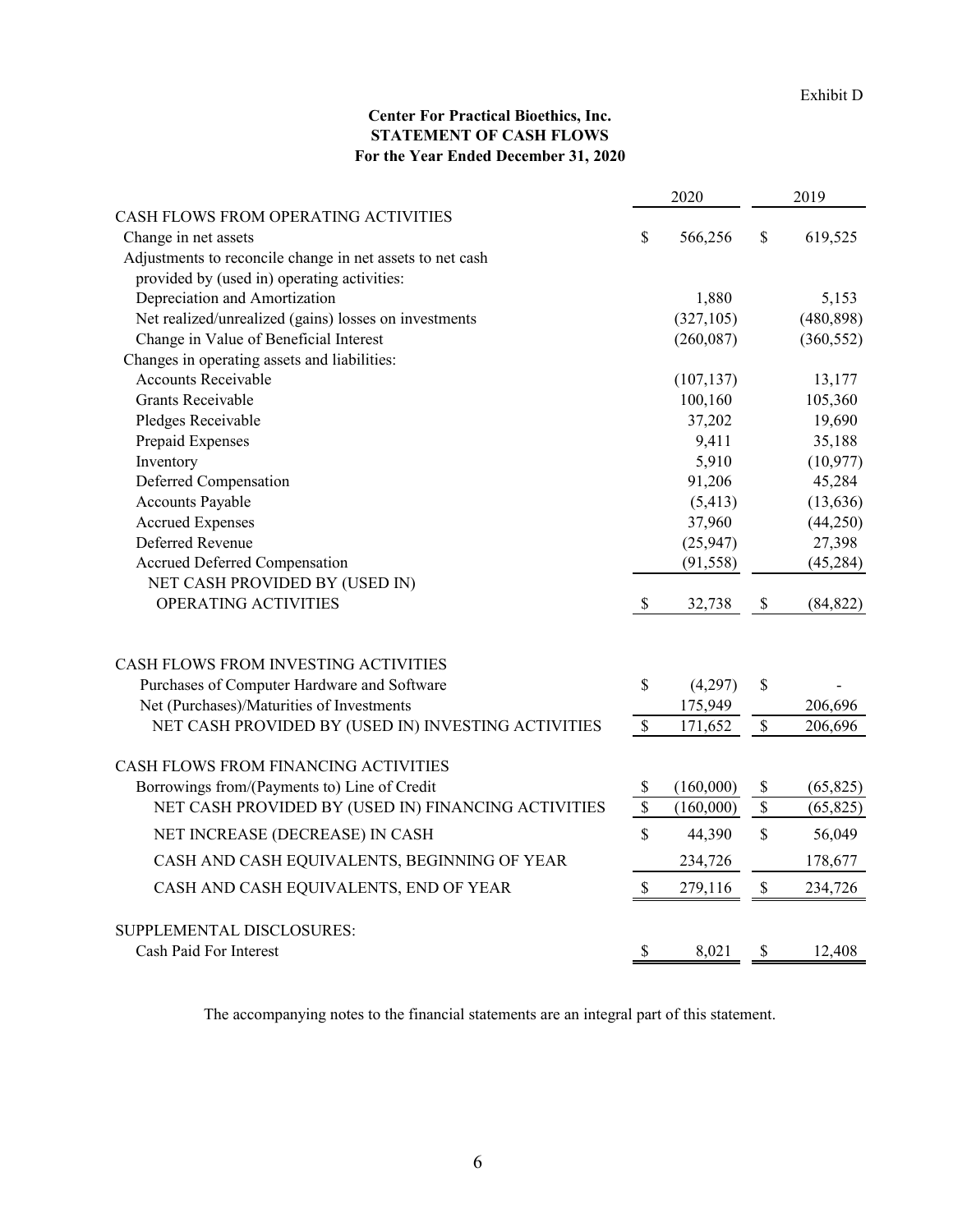# CENTER FOR PRACTICAL BIOETHICS, INC. NOTES TO THE FINANCIAL STATEMENTS December 31, 2020

# NOTE 1 – SUMMARY OF SIGNIFICANT ACCOUNTING POLICIES

### Nature of Activities

The Center for Practical Bioethics, Inc., (the "Center") was incorporated in July 1984 as a Kansas not-for-profit corporation. The Center exists to raise and respond to ethical issues in health and healthcare to help patients, families, and health care providers find practical solutions to ethical problems. The guiding principles of the Center are as follows:

- To be unfettered by special interests
- To listen actively, think critically, and act wisely
- To lead and promote the leadership of others
- To collaborate with those who commit to civil discourse
- To work diligently toward our mission

#### Net Assets

The Center reports information regarding its financial position and activities according to two classes of net assets: net assets without donor restrictions and net assets with donor restrictions.

Net Assets Without Donor Restrictions – The portion of expendable funds that is available for support of the Center's operations. Additionally, the Center's Board has designated certain funds that have been donated in honor or memory of an individual.

Net Assets With Donor Restrictions – Funds that are subject to donor restrictions. These funds require either that the principal be invested in perpetuity or the income only be used by the Center or are temporarily restricted by the donor's intent as to usage.

#### Revenue Recognition

Contributions – Contributions, grants and other support are recognized when cash, securities or other assets are received, when an unconditional promise to give is made, or when a notification of a beneficial interest is received. Conditional contributions are those that include a barrier to entitlement and a right of return and are recognized as the conditions are met. Contributions are recorded as Net Assets Without Donor Restrictions or Net Assets With Donor Restrictions when recognized depending on the presence or absence of donor imposed restrictions. At December 31, 2020, there are no contributions that have not been recognized in the Statement of Activities because the condition(s) on which they depend have not yet been met.

Fundraising – Sponsorships and attendance fees received in connection with the Center's Annual Dinner are considered to be exchange transactions to the extent of the fair market value of benefits received by attendees and are recognized when the event is held. The amount received in excess of the value of the benefits received is treated as a contribution.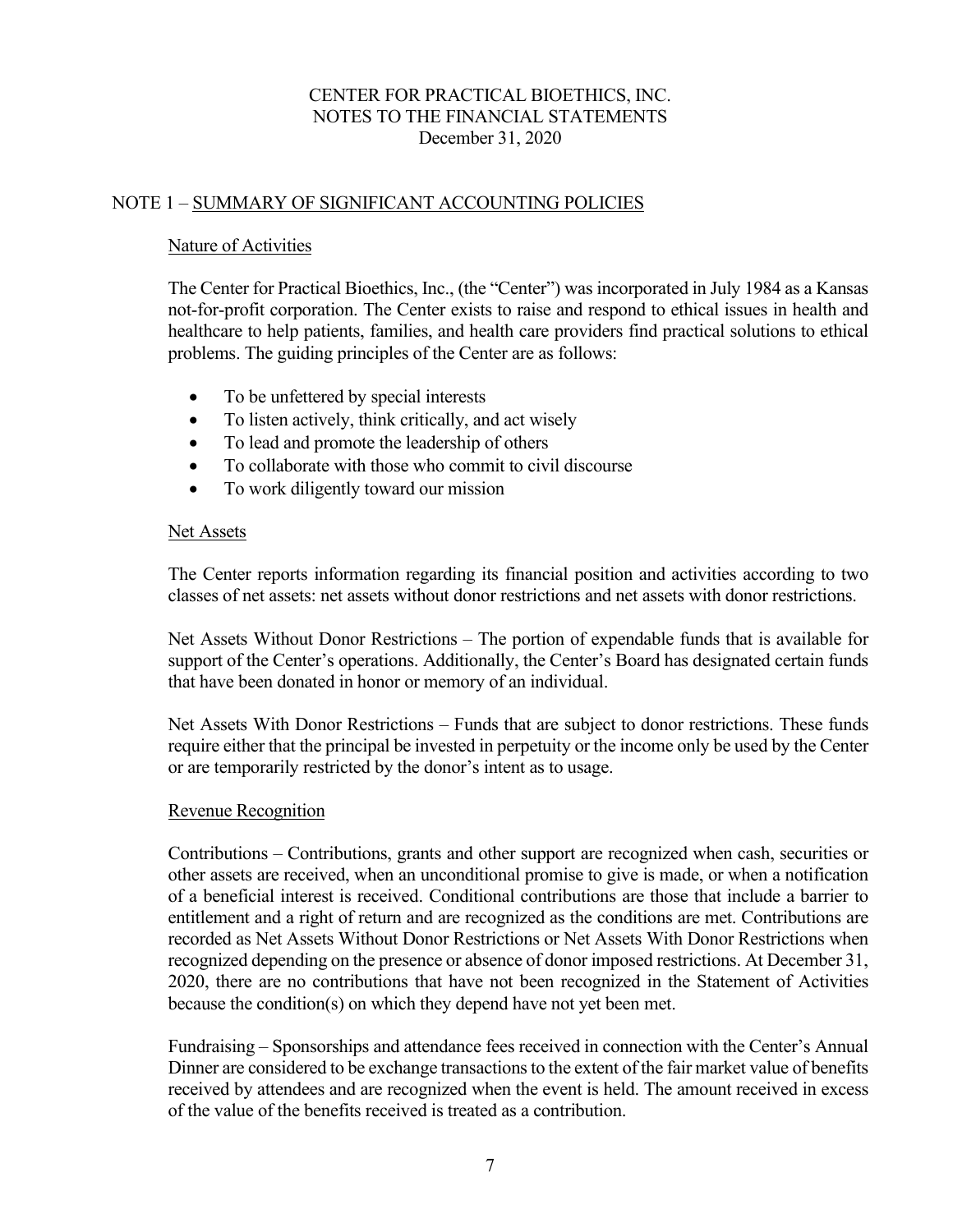Earned Income – Revenues from the performance of professional educational and consulting services are recognized when the performance obligation of providing the services are met. These contracts are typically paid in advance or on a monthly basis.

Memberships revenue – Annual dues are assessed yearly based on the organizational or individual member's anniversary date. The dues are considered to be exchange transactions to the extent of the fair market value of benefits received by members and are recognized over the membership period. The amount received in excess of the value of benefits received is treated as a contribution. Amounts received in advance are deferred to the applicable period.

Communications – Revenue from sales of Caring Conversations materials is recognized when the performance obligation of transferring the product to the customer is met. Payments are typically received prior to shipping the materials to the customer.

#### Accounts, Grants, and Pledges Receivable

The majority of the Center's receivables are due from revenues earned from consulting agreements and from contributions. Receivables are due at the donor's discretion. Accounts outstanding beyond the donor agreement are considered past due. The Center writes off receivables when they become uncollectible. An allowance for uncollectible pledges of \$1,525 was recognized as of December 31, 2020 based on the present value of the long-term pledges receivable.

#### Inventories

Inventories, representing booklets and forms, are stated at the lower of cost or market value determined by the first-in, first-out method.

#### Investments

Investments are stated at fair value based on quoted market prices, with unrealized gains and losses included in the accompanying statements of activities. Investment return is reported in the Statement of Activities and consists of interest and dividend income, and realized and unrealized gains and losses, net of external and direct internal investment expenses.

### Property and Equipment

The Center capitalizes all acquisitions of property and equipment in excess of \$1,000, which are recorded at cost, or fair value if donated. Property and equipment are depreciated using the straight-line method over the estimated useful life of the assets. Depreciation expense was \$1,880 for the year ended December 31, 2020.

### Income Taxes

The Center is exempt from income taxes under the provisions of Section 501(c)(3) of the Internal Revenue Code.

As required by FASB ASC No. 740, *Income Taxes,* the Center evaluated its tax positions and the certainty as to whether those positions will be sustained in the event of an audit by taxing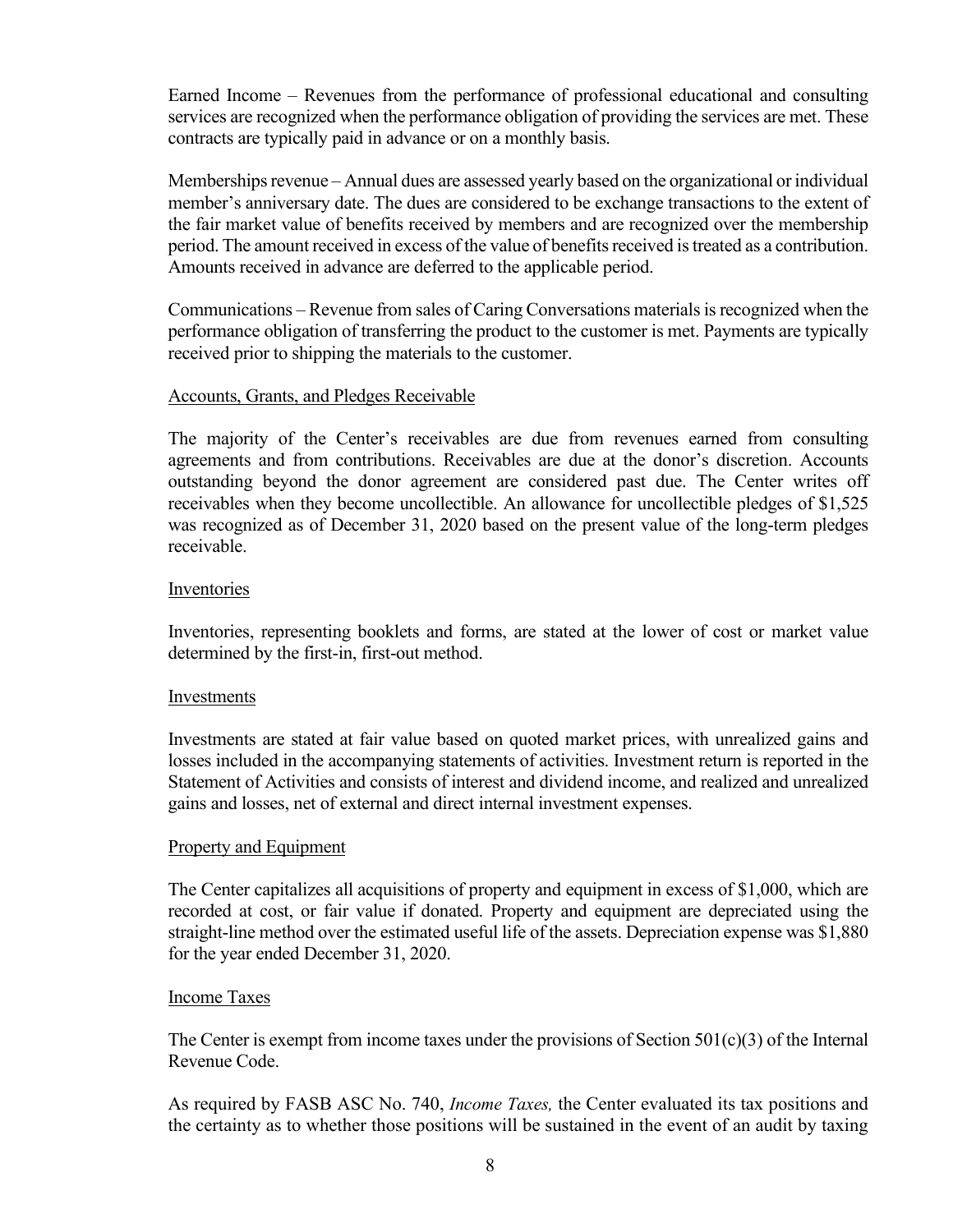authorities at the federal and state levels. The primary tax positions evaluated are related to the Center's continued qualification as a tax-exempt organization and whether there is unrelated business income activities conducted that would be taxable. Management has determined that all income tax positions are more likely than not of being sustained upon potential audit or examination; no disclosures of uncertain tax positions are required. The Center is no longer subject to United States federal or state examinations by tax authorities for the years before 2017. During 2020, the Center did not recognize any interest or penalties associated with any positions.

#### Cash Equivalents

The Center considers unrestricted cash, money market accounts, and highly liquid investments purchased with maturities of less than three months to be a cash equivalent.

#### Expense Allocation

The financial statements report certain categories of expenses that are attributed to more than one program or supporting function. The costs of supporting the various programs and other activities have been summarized on a functional basis in the Statement of Functional Expenses. Certain costs have been allocated among the program, management and general, and fundraising categories based on the percentage of salaries and wages expenses charged to each function.

The Center incurs costs related to the Annual Dinner and newsletters and other mailings that are considered to be both programmatic and fundraising in nature. Costs related to the Annual Dinner entertainment, including audio/visual costs, were split between program and fundraising because the talks are recorded and posted on the Center's website for educational purposes. During 2020, the Center incurred \$9,739 of joint costs, of which \$4,869 was allocated to program and \$4,870 was allocated to fundraising.

### Advertising

Advertising costs are expensed as incurred.

### Donated Services and In-Kind Contributions

The Center's policy is to recognize contributed professional services at the fair value of the services received if the services create or enhance nonfinancial assets or require specialized skills and are provided by individuals possessing those skills. Services provided by volunteers are not recognized in the financial statements because they do not meet the criteria for recognition under generally accepted accounting principles. Contributed goods are recorded at fair value on the date of donation. The Center did not received any in-kind contributions during 2020.

### Use of Estimates

The preparation of financial statements in conformity with generally accepted accounting principles in the United States of America requires management to make estimates and assumptions that affect certain reported amounts and disclosures. Accordingly, actual results could differ from those estimates.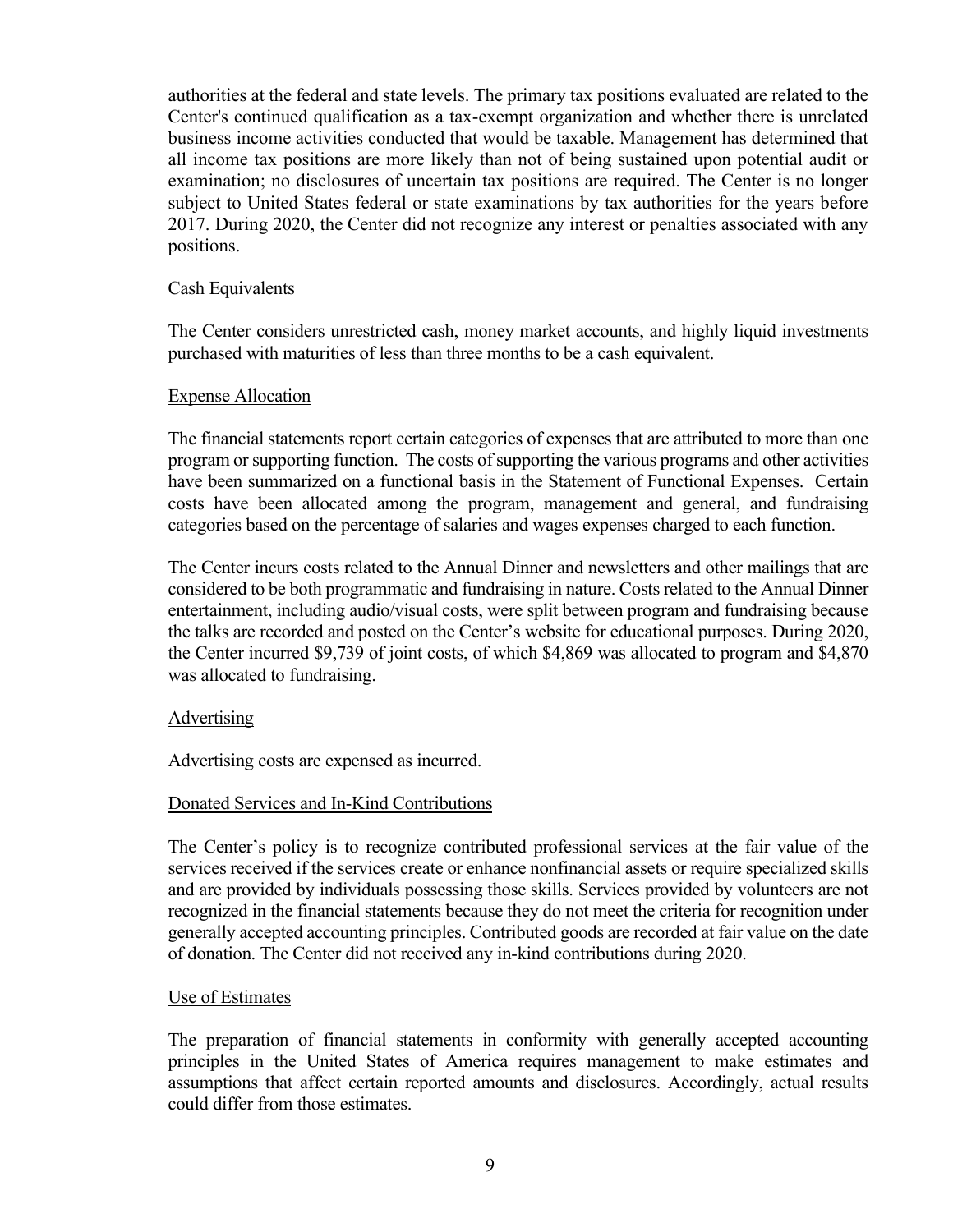#### Change in Net Assets from Operations

The Center's change in net assets from operations includes revenues and expenses directly related to carrying out the organization's mission. Income, gains, and losses from investments are considered non-operating.

# NOTE 2 – LIQUIDITY AND AVAILABILITY

The Center for Practical Bioethics' permanent endowment fund consists of a donor-restricted endowment and funds appropriated subject to Center spending policy. Income from donorrestricted funds are restricted for specific purposes, and therefore, not immediately available for general expenditure. The Center appropriates for distribution each year for programs and administration from the endowment fund for which a spending policy has been adopted (Rosemary Flanigan Chair in Bioethics) in accordance with the Investment and Spending Policy a targeted amount of 5% with the option of up to 7% with Board approval. For other funds (i.e. Foley, Biblo and Memorial) spending levels are approved through the budgeting and Board review process. The organization considers contributions restricted for programs which are ongoing, major, and central to its operations to be available to meet cash needs for general expenditures.

As part of the Center's liquidity management, it structures its financial assets to be available as its general expenditures, liabilities, and other obligations come due. In addition, cash in excess of its daily needs over \$35,000 is swept into an investment account. The Center has a committed line of credit up to \$300,000, which could be drawn upon, and had been drawn to \$35,000 at December 31.

The following reflects the Center's financial assets as of the Statement of Financial Position date, reduced by amounts not available for general use because of contractual or donor-imposed restrictions within one year of the Statement of Financial Position date. Amounts not available include amounts set aside for board-designated reserves as needed for providing future programs and services.

| <b>Total Current Assets</b>                                            | \$1,273,904 |
|------------------------------------------------------------------------|-------------|
| Less:                                                                  |             |
| Prepaid Expenses                                                       | (34, 024)   |
| Inventory                                                              | (8,699)     |
|                                                                        |             |
| <b>Current Financial Assets</b>                                        | \$1,231,181 |
| Less Those Unavailable for General Expenditures Within One Year:       |             |
| Restricted by donor with time or purpose restrictions                  | (1,059,713) |
| Board-designated funds                                                 | (87, 838)   |
|                                                                        |             |
| Financial assets available to meet cash needs for general expenditures |             |
| within one year                                                        | 83,630      |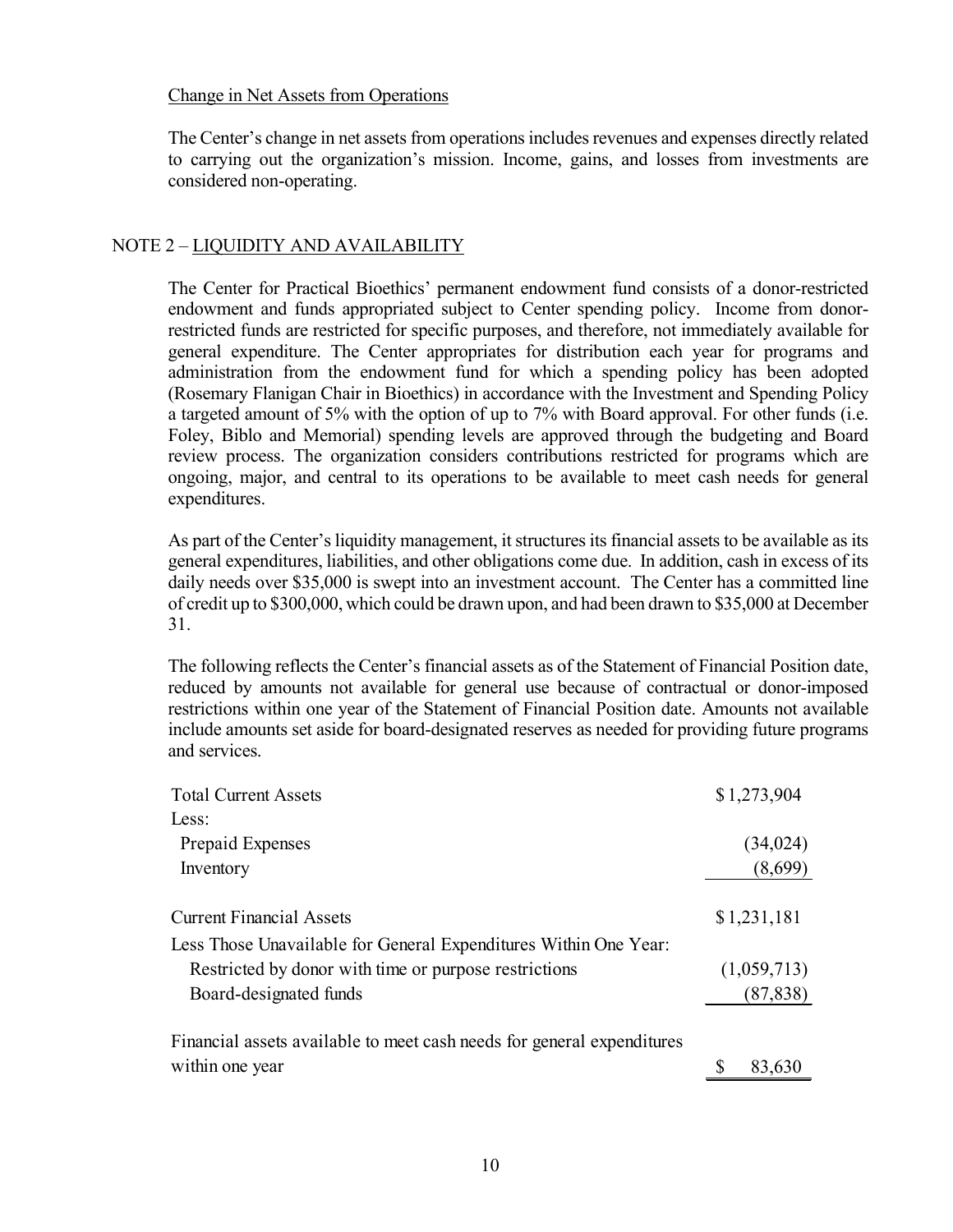### NOTE 3 – PLEDGES RECEIVABLE

Pledges receivable represent donors' promises to pay contributions to the Center and are measured at the present value of estimated future cash flows. Cash flows are discounted using the Treasury Bond yield rate on the date of the pledge that corresponds to the length of the pledge (i.e. rate on 3-year bond is used for a 3-year pledge). Collection of receivables at December 31, 2020 is expected as follows:

| Due in less than one year      | \$21,253 |
|--------------------------------|----------|
| Due in one to five years       | 3,000    |
| Total Pledges Receivable       | 24,253   |
| Less Discount to Present Value | (1,525)  |
| Net Pledges Receivable         | \$22,728 |

# NOTE 4 – INVESTMENTS

Investments consisted of the following as of December 31, 2020:

| Money Market Funds                     | 92,694                     |
|----------------------------------------|----------------------------|
| Equities                               | 2,248,348                  |
| Fixed Income Funds                     | 896,880                    |
| <b>Total Investments</b>               | \$3,237,922                |
| Investments<br>Investments - Endowment | 780,532<br>S.<br>2,457,390 |
| <b>Total Investments</b>               | \$3,237,922                |

### NOTE 5 – FAIR VALUE MEASUREMENTS

Assets and liabilities measured at fair value are categorized into one of three different levels depending on the observability of the inputs employed in their measurement. Level 1 inputs are quoted prices in active markets for identical assets or liabilities. Level 2 inputs are marketobservable inputs for measuring the asset or liability other than quoted prices included within Level 1. Level 3 inputs are unobservable inputs for measuring the asset or liability reflecting significant modifications to observable related market data or the Center's assumptions about pricing by market participants.

Equities and fixed income funds comprise mutual funds with readily determinable fair values based on daily redemption values. Money market funds are measured at cost, which approximates fair value. The beneficial interest is measured at fair value based on the fair value of fund investments reported by the community foundation.

The following table presents the assets and liabilities recognized in the accompanying statement of financial position that are measured at fair value on a recurring basis and the level within the fair value hierarchy in which those fair value measurements fall at December 31, 2020: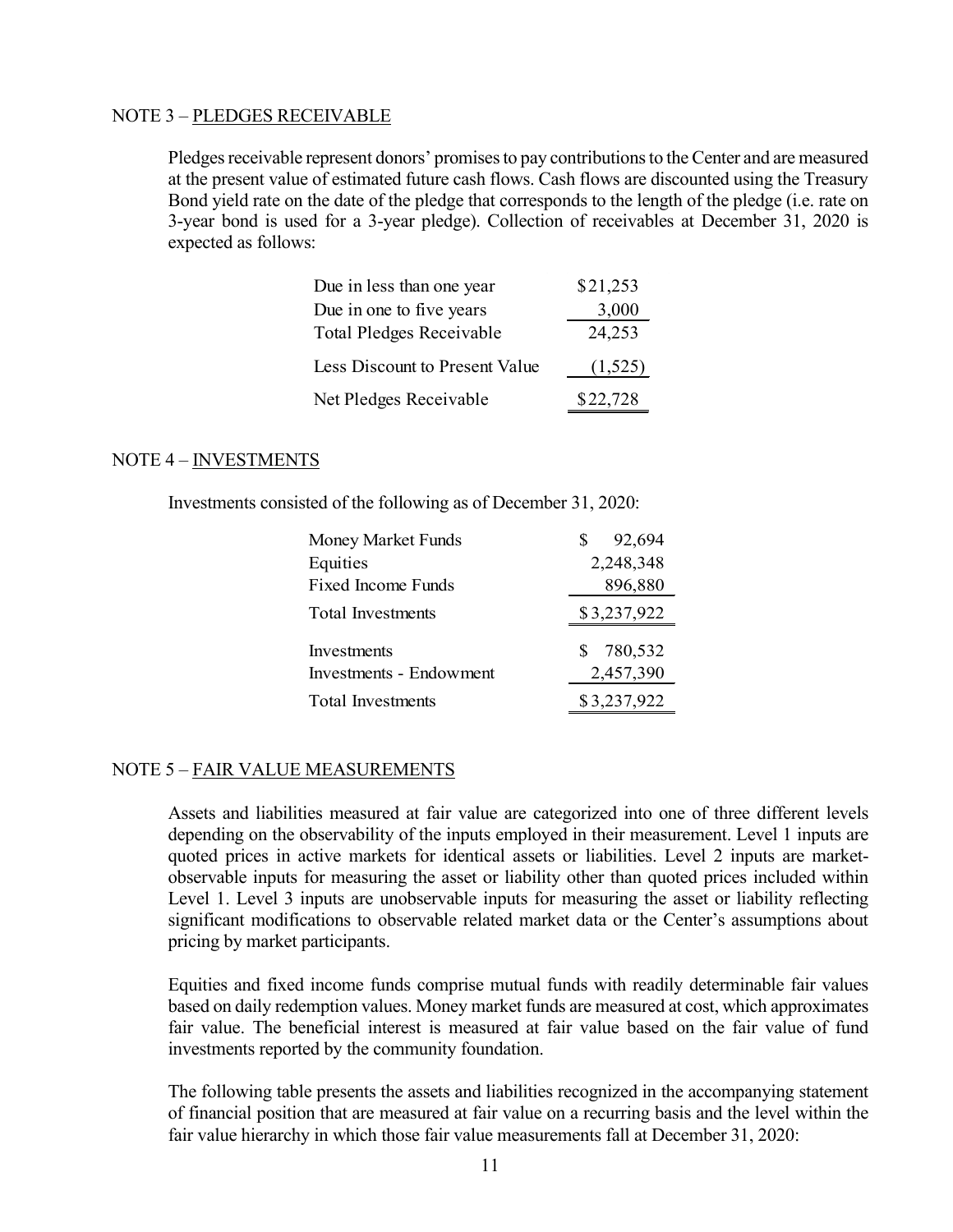|                                    |               | Fair Value             |              |             |              |        |         |             |
|------------------------------------|---------------|------------------------|--------------|-------------|--------------|--------|---------|-------------|
|                                    |               | December 31<br>Level 1 |              |             | Level 2      |        | Level 3 |             |
| Assets:                            |               |                        |              |             |              |        |         |             |
| Investments                        |               |                        |              |             |              |        |         |             |
| Money Market Funds                 | $\mathbb{S}$  | 92,694                 | \$           |             | \$           | 92,694 | \$      |             |
| Equities                           |               | 2,248,348              |              | 2,248,348   |              |        |         |             |
| <b>Fixed Income Funds</b>          |               | 896,880                |              | 896,880     |              |        |         |             |
| <b>Total Investments</b>           |               | \$3,237,922            |              | \$3,145,228 | \$           | 92,694 | \$      |             |
| Beneficial Interest in Trust       |               | \$3,439,540            | \$           |             | \$           |        |         | \$3,439,540 |
| Deferred Compensation              |               |                        |              |             |              |        |         |             |
| Money Market Funds                 | $\mathcal{S}$ | 9,656                  | $\mathbb{S}$ |             | $\mathbb{S}$ | 9,656  | \$      |             |
| Equities                           |               | 151,161                |              | 151,161     |              |        |         |             |
| <b>Fixed Income Funds</b>          |               | 7,758                  |              | 7,758       |              |        |         |             |
| <b>Total Deferred Compensation</b> | $\mathbb{S}$  | 168,575                | \$           | 158,919     | \$           | 9,656  | \$      |             |
| Liabilities:                       |               |                        |              |             |              |        |         |             |
| Deferred Compensation              |               |                        |              |             |              |        |         |             |
| Money Market Funds                 | $\mathcal{S}$ | 9,656                  | \$           |             | $\mathbb{S}$ | 9,656  | \$      |             |
| Equities                           |               | 151,161                |              | 151,161     |              |        |         |             |
| <b>Fixed Income Funds</b>          |               | 7,758                  |              | 7,758       |              |        |         |             |
| <b>Total Deferred Compensation</b> | \$            | 168,575                | \$           | 158,919     | \$           | 9,656  | \$      |             |

The asset and liability for Deferred Compensation on the Statement of Financial Position of \$176,427 includes \$7,500 of accrued contributions which have not yet been made and are not measured at fair value.

The following is a reconciliation of the beginning and ending balance of assets measured at fair value on a recurring basis using significant unobservable inputs (Level 3) for the year ended December 31, 2020:

|                              | Beneficial Interest |           |  |  |
|------------------------------|---------------------|-----------|--|--|
|                              | in Perpetual Trust  |           |  |  |
| Balance at December 31, 2019 | S                   | 3,179,453 |  |  |
| Investment return, net       |                     | 409,749   |  |  |
| Distributions                |                     | (149,662) |  |  |
| Balance at December 31, 2020 | \$                  | 3,439,540 |  |  |

#### NOTE 6 – RETIREMENT PLANS

The Center sponsors a 403(b) defined contribution pension plan that covers all full-time employees. The Center matches 25% of employee contributions up to 5% of the employee's annual salary, for a total potential contribution from the Center of 1.25%. Employer contributions are vested over five years of service. In addition, management may authorize a discretionary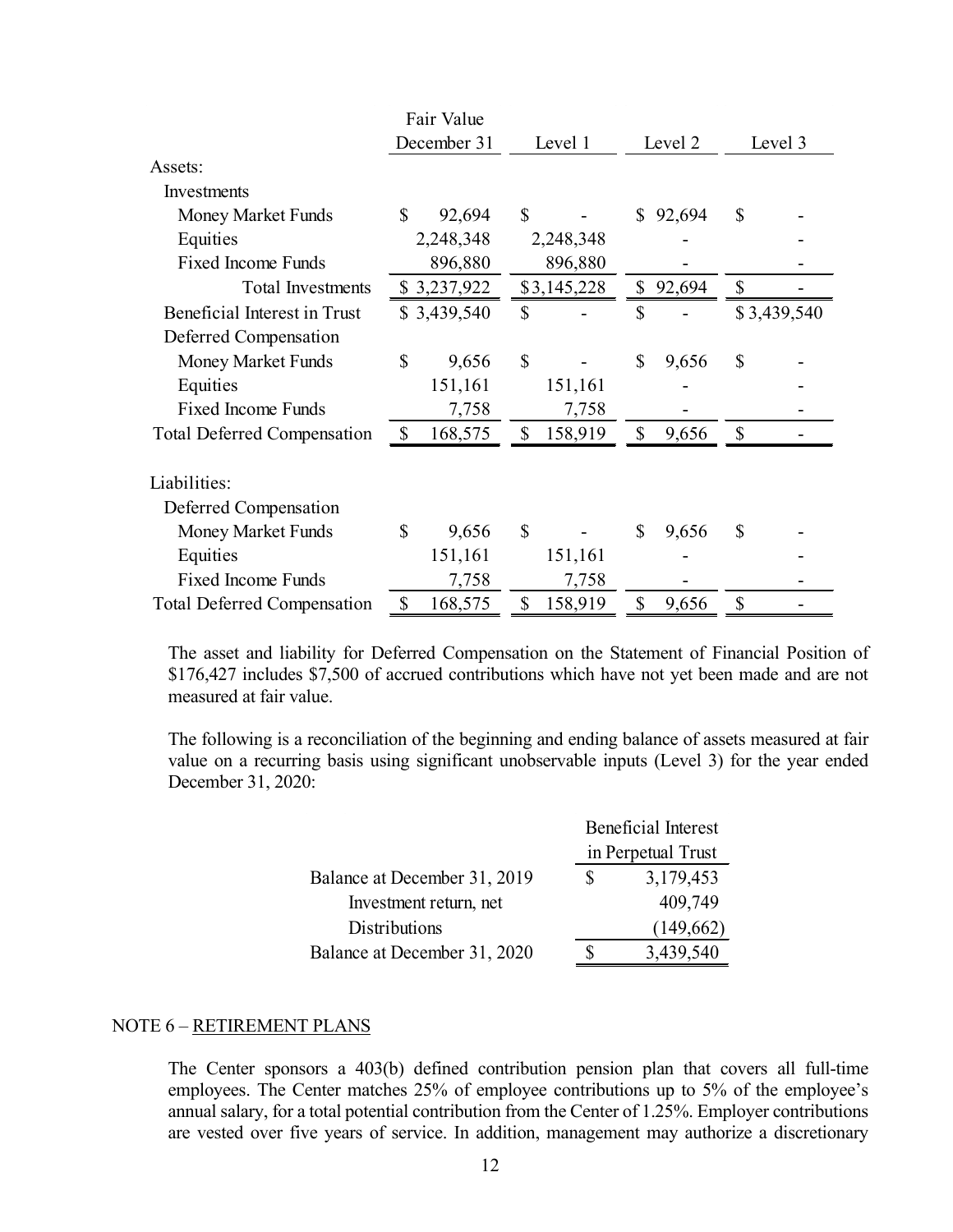matching contribution in the amount of 1.75% of gross salaries. Total expense under this plan for the year ended December 31, 2020 was \$17,880.

During the year ended December 31, 2006, the Center adopted a 457(b) deferred compensation plan for a key employee. The employee and the employer can make discretionary contributions. Total deferred compensation expense for the year ended December 31, 2020 was \$49,655.

#### NOTE 7 – NET ASSETS WITH DONOR RESTRICTIONS

Net assets were restricted for the following purposes as of December 31, 2020:

| Subject to expenditure for specified purpose:             |              |
|-----------------------------------------------------------|--------------|
| Francis Family Foundation - Operating Reserve             | \$<br>50,000 |
| Francis Endowed Chair                                     | 62,341       |
| Advanced Care Planning for African Americans              | 13,840       |
| Arts and Bioethics                                        | 500          |
| Ethical AI                                                | 152,500      |
| Endowments:                                               |              |
| Subject to appropriation and expenditure when a specified |              |
| event occurs:                                             |              |
| Kathleen M. Foley Chair in Pain and Palliative Care       | 780,532      |
| Subject to Center spending policy and appropriation:      |              |
| Rosemary Flanigan Chair in Clinical Ethics                | 2,457,390    |
| Not subject to spending policy or appropriation:          |              |
| Beneficial Interest in John B. Francis Fund               | 3,439,540    |
| <b>Total Net Assets With Donor Restrictions</b>           | 6,956,643    |

Net assets were released from donor restrictions by incurring expenses satisfying the restricted purpose or other events specified by donors as follows for the year ended December 31, 2020:

| Satisfaction of purpose restrictions:              |               |
|----------------------------------------------------|---------------|
| Advanced Care Planning for African Americans       | \$<br>219,497 |
| <b>Arts and Bioethics</b>                          | 3,000         |
| Ethical.AI                                         | 25,500        |
| Restricted-purpose spending rate distributions and |               |
| appropriations:                                    |               |
| Rosemary Flanigan Chair in Clinical Ethics         | 128,211       |
| John B. Francis Fund                               | 87,321        |
| <b>Total Net Assets Released From Restrictions</b> | 463,529       |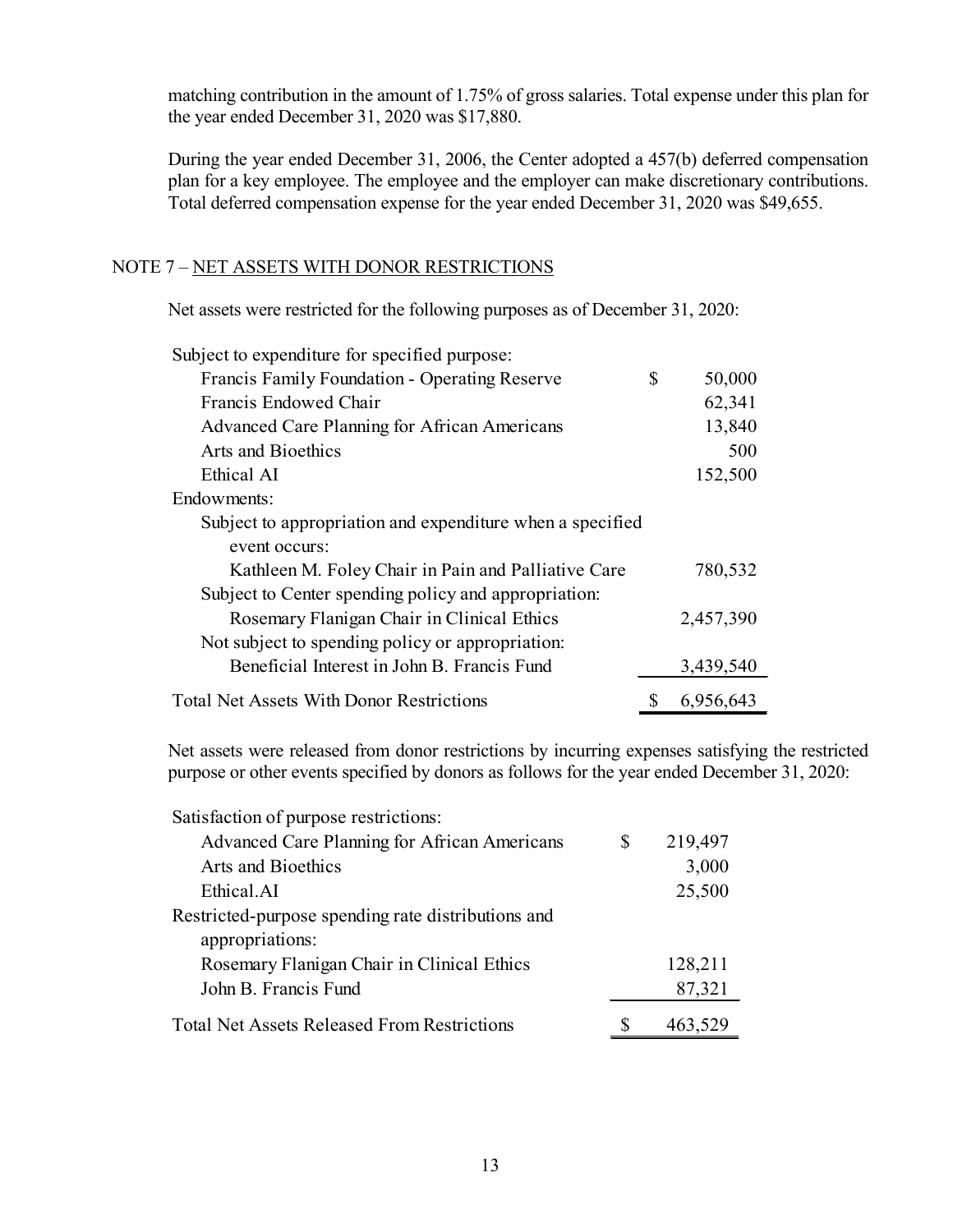#### Kathleen M. Foley Fund in Pain and Palliative Care

During the year ended December 31, 2008, the Center entered into an agreement with Purdue Pharma L.P. whereby \$1,500,000 was awarded in a grant to provide funding for the Kathleen M. Foley Chair in Pain and Palliative Care. The grant was funded in the amount of \$500,000 at the time of contractual signing by the Center, which occurred during the year ended December 31, 2008 and another payment was made in Fiscal Year 2009. The remaining balance of \$500,000 was paid during Fiscal Year 2011. The grant was provided to support the work of the Center in the area of Pain and Palliative Care. An investment account was established by the Center's Board of Directors, pursuant to a grant for the purposes of establishing the Chair. The funds remain under the management and control of the organization and its Board of Directors. During 2019, the Center decided to no longer consider this Fund as a quasi-endowment.

#### Rosemary Flanigan Chair in Clinical Ethics

In 2006, the Center for Practical Bioethics began fundraising to establish an endowed chair in honor of Sister Rosemary Flanigan, PhD., philosopher, teacher, bioethicist and Center staff member from 1992 until her retirement in 2010. Prior to becoming a staff member, Dr. Flanigan served on the Center Board of Directors and chaired the board in 1990/91. Between 2006 and 2013, more than \$2 million was raised from over 200 donors with gifts ranging from \$5 to \$1.3 million. The annual proceeds of this endowed fund support a staff member of the Center with expertise in philosophy and clinical ethics who is named the holder of the Rosemary Flanigan Chair.

#### John B. Francis Chair in Bioethics

During the year ended December 31, 2005, the John B. Francis Chair in Bioethics Fund was established with the Greater Kansas City Community Foundation by the Francis Family Foundation for the benefit of the Center. The principal amount pledged to the Fund was \$3,000,000, with the Center receiving annual distributions outlined by the terms of the agreement. The original agreement called for the Francis Family Foundation to have oversight responsibility of the fund for a period of 10 years after its inception. The transfer to the Center was scheduled to take place in June 2015, however, the Francis Family Foundation decided to retain control for at least an additional five years through December 31, 2020. The Foundation reported in May 2021 that transfer authority will be delayed until such time that the current holder of the chair has retained the position for two years. In mid-2021 the Center and Foundation will formally acknowledge this extension and agree to any subsequent amendment or language regarding the timing of the transfer. The current chair was appointed effective September 1, 2020.

A beneficial interest in the trust has been recognized in the Statement of Financial Position at the fair value of the underlying trust assets. Distributions and changes in fair value are recognized in the Statement of Activities.

### NOTE 8 – BOARD-DESIGNATED NET ASSETS WITHOUT DONOR RESTRICTIONS

Board-designated funds include the Robert L. Biblo Fund and Memorial Fund. Robert L. Biblo was on the Center's Board of Directors until his death in 1994, and this fund was established at the Center in his honor. The Memorial Fund is funded by undesignated donations made in honor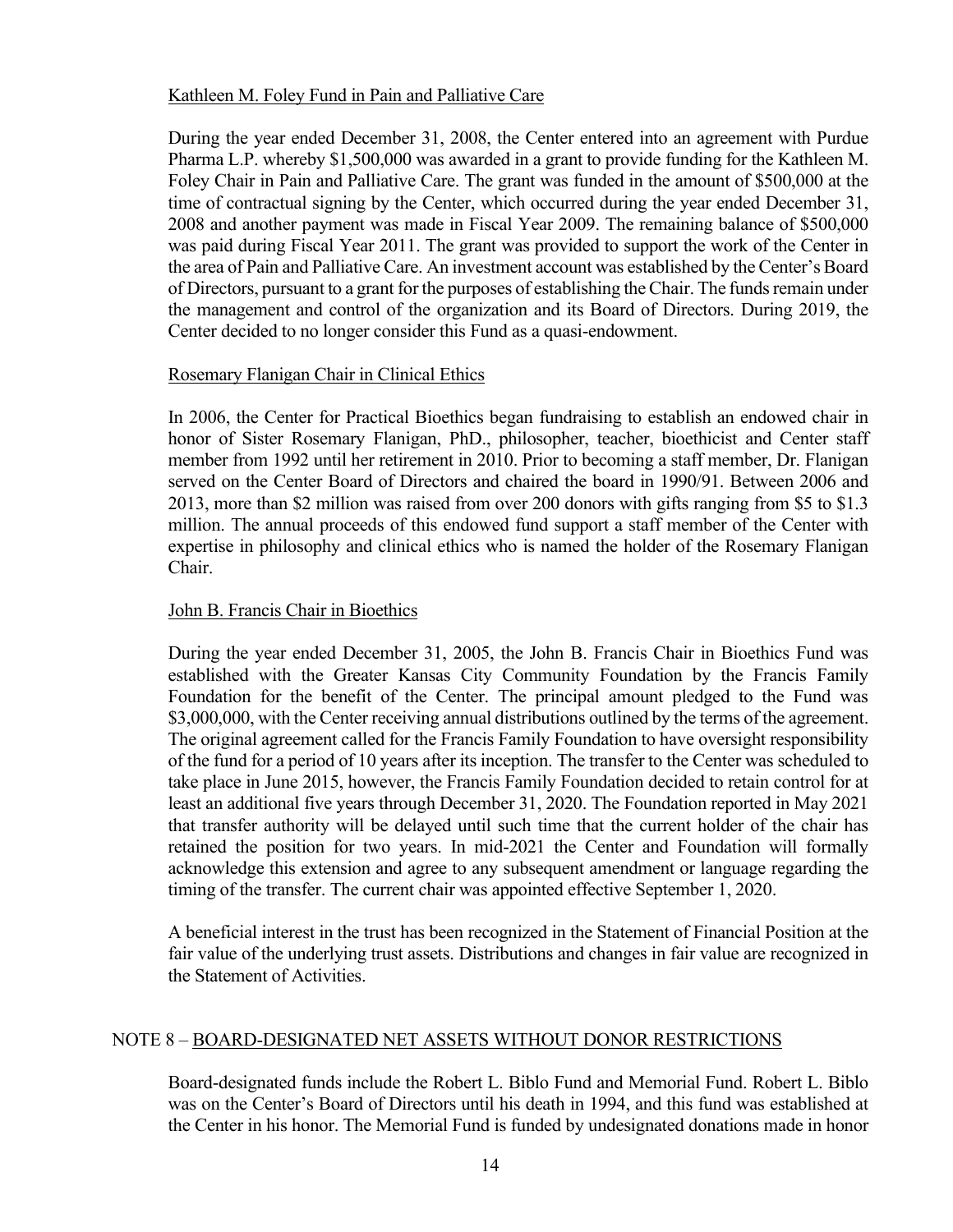or memory of someone. Net assets were voluntarily segregated by the Center's Board for the following purposes as of December 31, 2020:

| Robert L. Biblo Fund                     |              | 80,000 |
|------------------------------------------|--------------|--------|
| Memorial Fund                            |              | 7,838  |
|                                          |              |        |
| <b>Total Board-Designated Net Assets</b> | $\mathbf{s}$ | 87,838 |

#### NOTE 9 – LINE OF CREDIT

On September 17, 2016, the Center renewed a one year promissory note with Country Club Bank for a line of credit up to \$300,000. The note has a variable interest rate based on the Wall Street Journal U.S. Prime Rate, with a minimum rate of 5%. The Center must make interest payments on any outstanding principal balance on a monthly basis. At December 31, 2020, the Center had borrowings of \$35,000 on this line of credit, which has a maturity date of September 17, 2020. For the year ended December 31, 2020, the Center incurred interest expenses of \$8,021 on the line of credit borrowings.

#### NOTE 10 – OPERATING LEASES

The Center leases its office space under operating leases. The Center's office lease expired January 31, 2017 and a new lease was signed extending the term through January 31, 2021. In September 2020, the Center signed an agreement extending the lease through January 31, 2024. Rent expense related to this operating lease was \$56,142 for the year ended December 31, 2020. Future minimum lease payments under the office lease are as follows:

| Year Ending  |        |
|--------------|--------|
| December 31, | Amount |
| 2021         | 53,879 |
| 2022         | 55,161 |
| 2023         | 56,796 |
| 2024         | 4.744  |

#### NOTE 11 – MAJOR CONCENTRATIONS

The Center maintains its cash balances within two accounts at a financial institution in Kansas City, Missouri. The balances are insured by the Federal Deposit Insurance Corporation up to \$250,000. The Center has a repurchase agreement for balances in excess of insurance coverage. At December 31, 2020, the Center's cash balances were adequately secured.

The Center invests in various investment securities. Investment securities are exposed to various risks such as interest rate, market, and credit risks. Due to the level of risk associated with certain investments securities, it is at least reasonably possible that changes could materially affect the amounts reported in the accompanying statements of financial position. The Board of Directors and management of the Center have established policies to provide prudent oversight of the investments.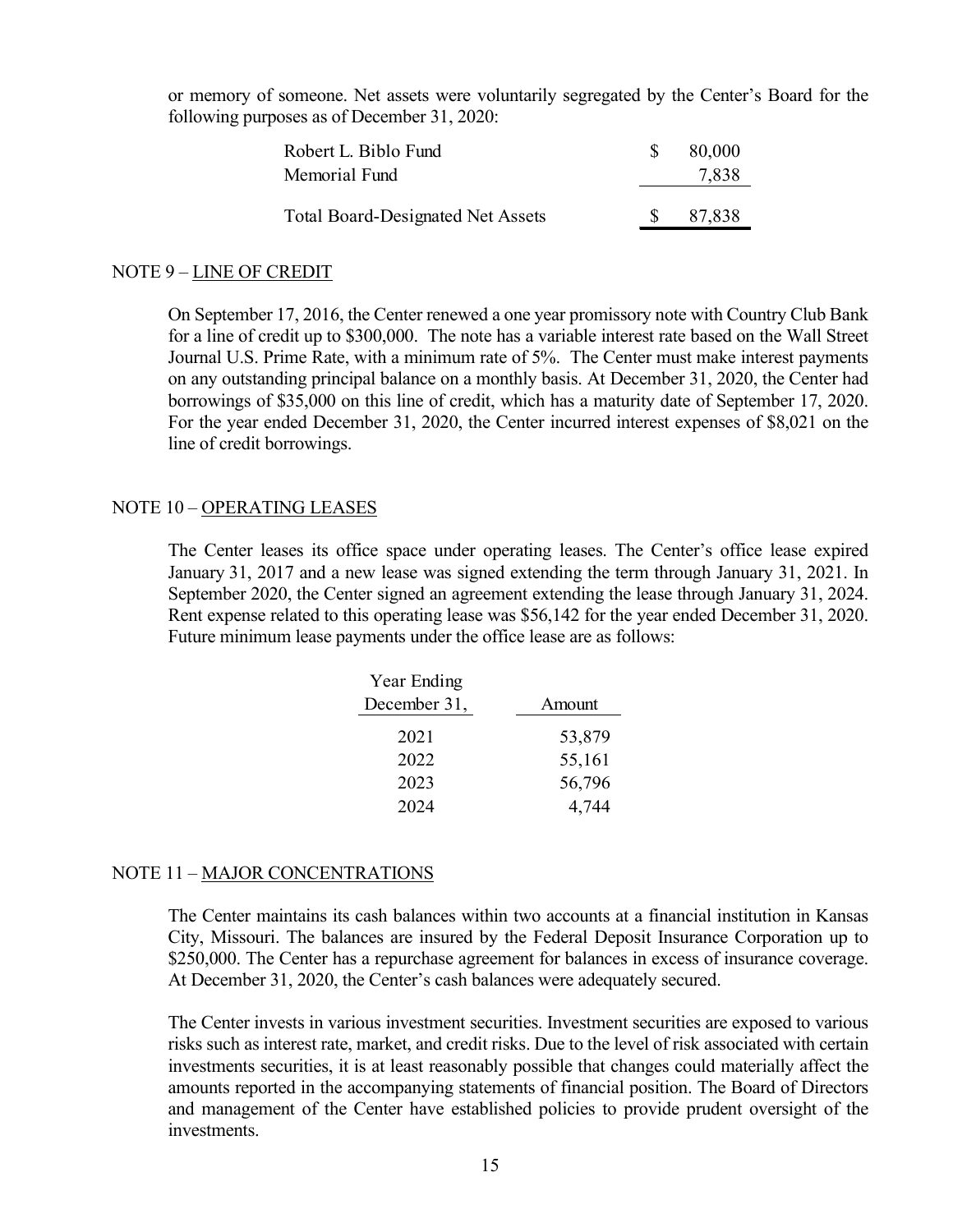# NOTE 12 – ENDOWMENT

The Center's endowment consists of funds established for a variety of purposes. Its endowment includes donor-restricted endowment funds. As required by the accounting principles generally accepted in the United States of America (GAAP), net assets associated with endowment funds are classified and reported based on the existence or absence of donor-imposed restrictions.

The Board has determined that, absent explicit donor stipulations to the contrary, the Uniform Prudent Management of Institutional Funds Act (2006) (UPMIFA) statutes as adopted in Kansas and Missouri allow the Center to appropriate for expenditure or to accumulate so much of an endowment fund as the Center determines is prudent for the uses, benefits, purposes and duration for which the endowment funds were established, and to make such determinations to appropriate or accumulate fund assets in good faith pursuant to investment and spending policies implemented in the context of the perpetual nature of an endowment which are designed to maintain the value of the fund over time and to permit annual expenditure amounts that are prudent, after considering the following factors: (1) the duration and preservation of the endowment fund; (2) the purposes of the Center and the fund; (3) general economic conditions; (4) the possible effect of inflation or deflation; (5) the expected total return from income and the appreciation of investments; (6) other resources of the Center; and (7) the investment and spending policy of the Center.

The Center considers a fund to be underwater if the fair value of the fund is less than the sum of (a) the original value of initial and subsequent gift amounts donated to the fund and (b) any accumulations to the fund that are required to be maintained in perpetuity in accordance with the direction of the applicable donor gift instrument. We have interpreted UPMIFA to permit spending from underwater endowments in accordance with prudent measures required under law.

#### Investment Return Objectives, Risk Parameters and Strategies

The Center has adopted investment and spending policies for the purpose of attempting to provide a reasonably predictable stream of funding to programs supported by endowment funds while also attempting to maintain the purchasing power of the Center's endowment assets over the long term. The Center shall seek an achievable return of 7% (net of investment fees) taking into account both capital appreciation (realized and unrealized) and current yield (interest and dividends) calculated as a moving three (3) year average of the fair market value of the funds.

### Spending Policy

The Center has a policy of appropriating for distribution each year for programs and administration an amount up to but not to exceed 7% of a moving three (3) year average of the fair market value of the endowment funds determined quarterly. This is consistent with the Center's objectives to appropriate for expenditure or to accumulate so much of an endowment fund for the uses, benefits, purposes and duration for which the endowment funds were established.

Endowment net assets consist of \$2,457,390 in Net Assets With Donor Restrictions, including \$430,514 which is temporarily restricted and \$2,026,876 which is perpetually restricted.

Changes in endowment net assets as of December 31, 2020 are as follows: